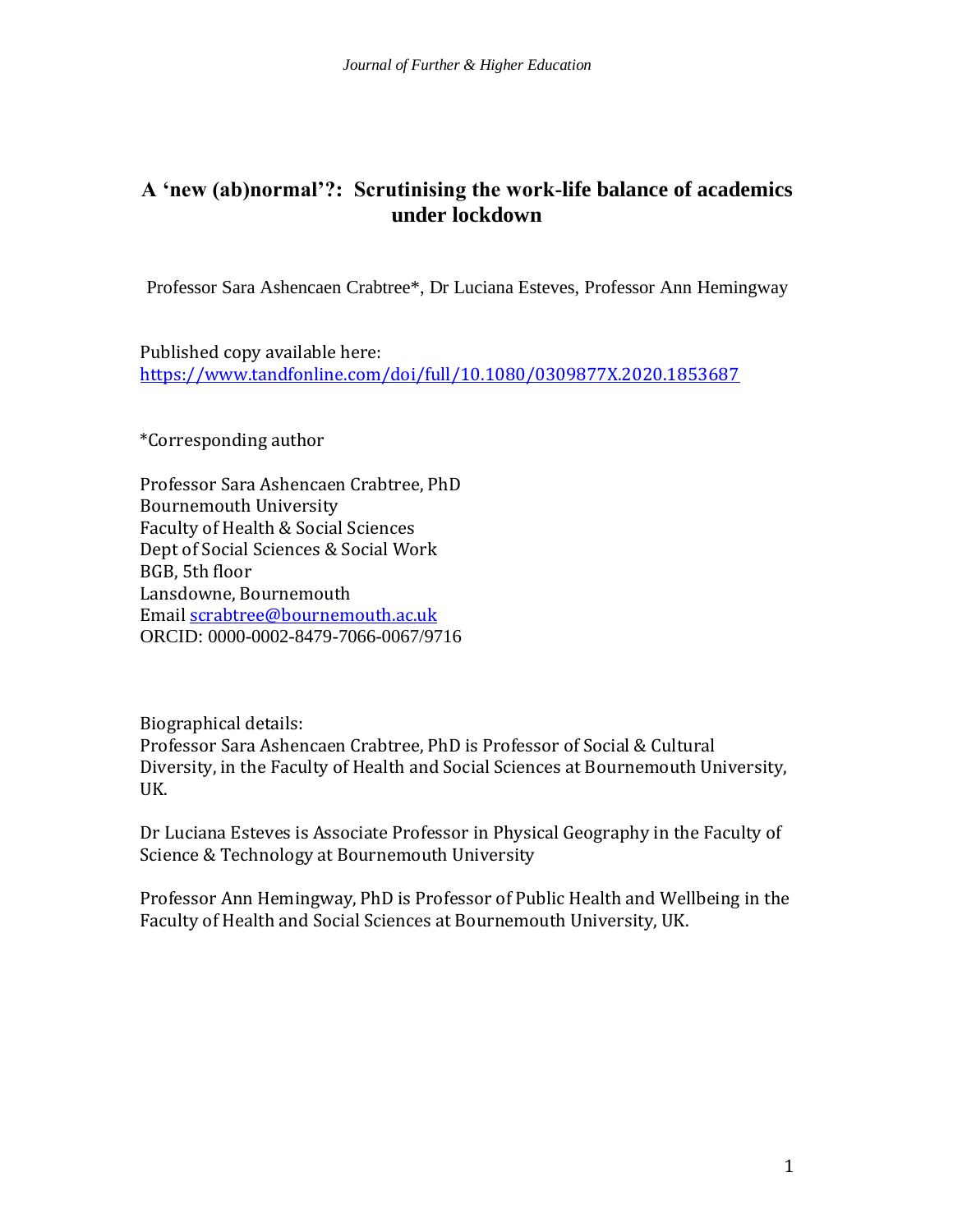## **Abstract**

In March 2020 virtually all UK universities were suddenly thrown into an unprecedented and sudden closure of campus and facilities owing to the British Government's Covid-19 pandemic lockdown policies. Further evidence suggests that this exacerbated existing gendered differences. This paper reports on UK academic responses from an international survey examining the work-life balance of academics under Covid-19 lockdown. The aim of the study was to examine the experiences and perceptions of academics, using these to inform how universities can improve the work-life balance of academics during the current and post-lockdown scenarios, as well as in the longer term, given a pandemic-prone future. Rich in qualitative comments, primarily derived from women academics, gendered contrasts in work-life balance appear magnified under conditions of lockdown. Key lessons for HE internationally emerge from the findings.

**Keywords:** Covid-19, lockdown, academics, work-life balance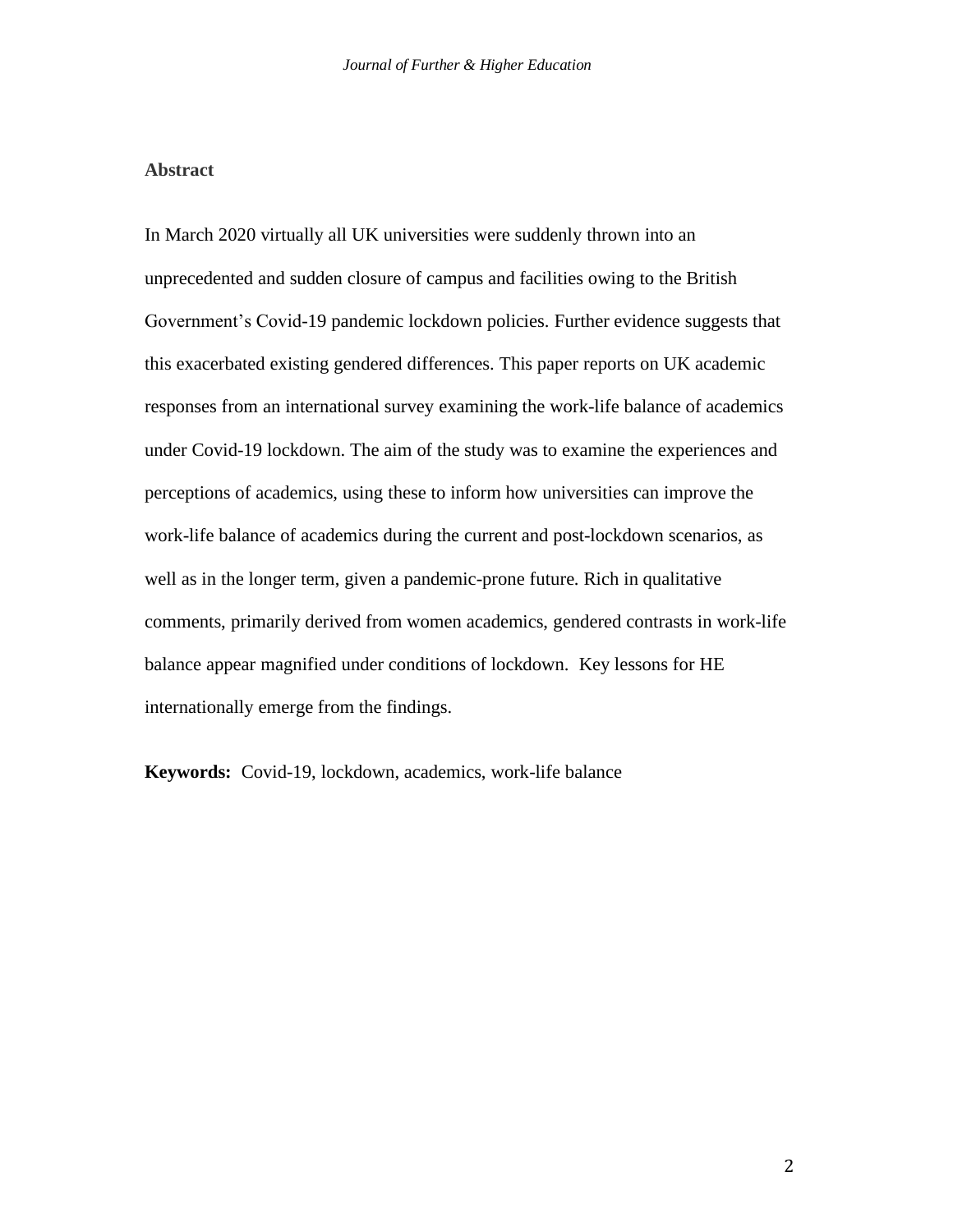#### **Introduction**

As cumulative ECDC (2020) data reveals, Britain has suffered one of the worst mortality rates for Covid-19 globally. At the start of the government-mandated 'lockdown' in March 2020, the repercussions of the pandemic on health, work and economic forecasts were unknown, albeit open to prediction. Like other areas of public service and wider industry, the education sector would experience an initial and for many on-going period of chaos and confusion during lockdown (Universities UK, 2020). The UK Higher Education Institution (HEI) sector was thrust into this turbulence as university buildings suddenly closed, staff offices were off-limits and students marooned (Weale, 2020). Classes were suddenly suspended and then shifted to a range of *ad hoc* online delivery services, which most teaching materials or academics were not adapted to.

From the UK's fetishisation of corporate processes, managerialism and top-down control, academia was tipped overnight into a Wild West of rugged, pioneering individualism as academics were thrown back on their own resources to find ways of keeping students calmly studying, maintain research deadlines and attend remote, often erratic meetings. A frenzy of remedial action was undertaken regardless of the new challenges in the domestic arena where schools and nurseries were closed down and many vulnerable groups advised to self-isolate, requiring additional commitments of kinship support.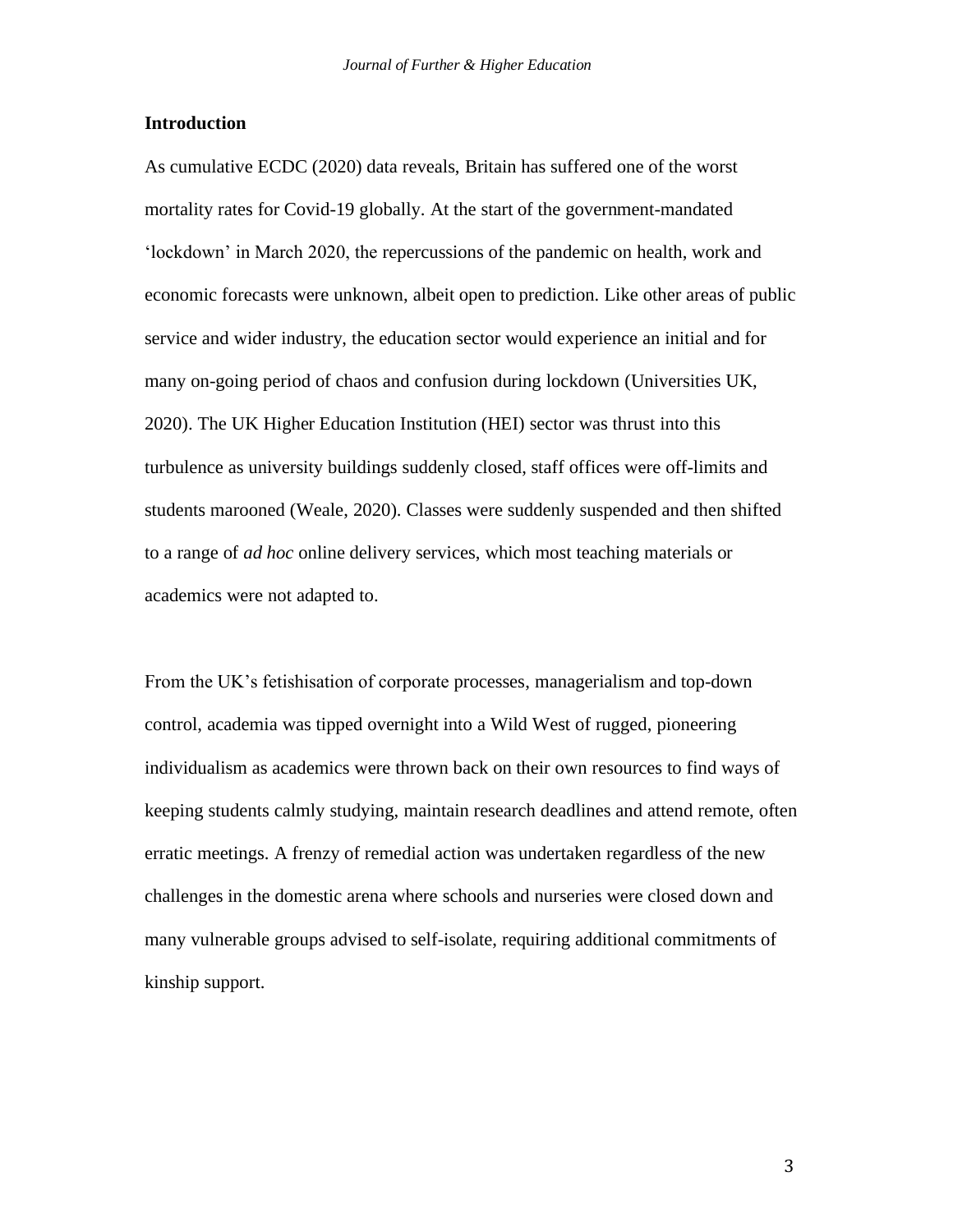The motivation for this study was generated through the authors' discussions of our experiences under lockdown. Simultaneously we were immersed in hearing how colleagues reported their experiences in the face of abrupt and drastic change. Yet the reports of academic work-life balances were contrasting. Data from this study serves to interrogate and illuminate these differences.

The aim of our research is to identify relevant lessons for the HE sector, both within and beyond the UK, regarding what can be done to improve the work-life balance of academics in the current lockdown and post-lockdown scenarios, as well as in the longer term, given a pandemic-prone future. The data collated provided valuable insights into how lockdown has affected academics' performance and wellbeing, providing lessons for the planning and shaping of an improved 'new normal' academic environment.

## **Literature**

The Covid-19 phenomenon signified national and global upheaval, from which academia was not immune, with scant research literature on this impact, and towards which this study makes a modest contribution. Early publications on the topic include Savitsky et al. (2020) reporting on managing pandemic anxiety among student nurses in Israel, resonating with our anecdotal experiences of supporting distressed/anxious students during lockdown. Devine et al. (2020: 2), writing from New Zealand, discuss the existential angst arising from the crisis, where illustrative lessons from history are ousted as irrelevant in the intellectual poverty of prevailing bureaucratic technico-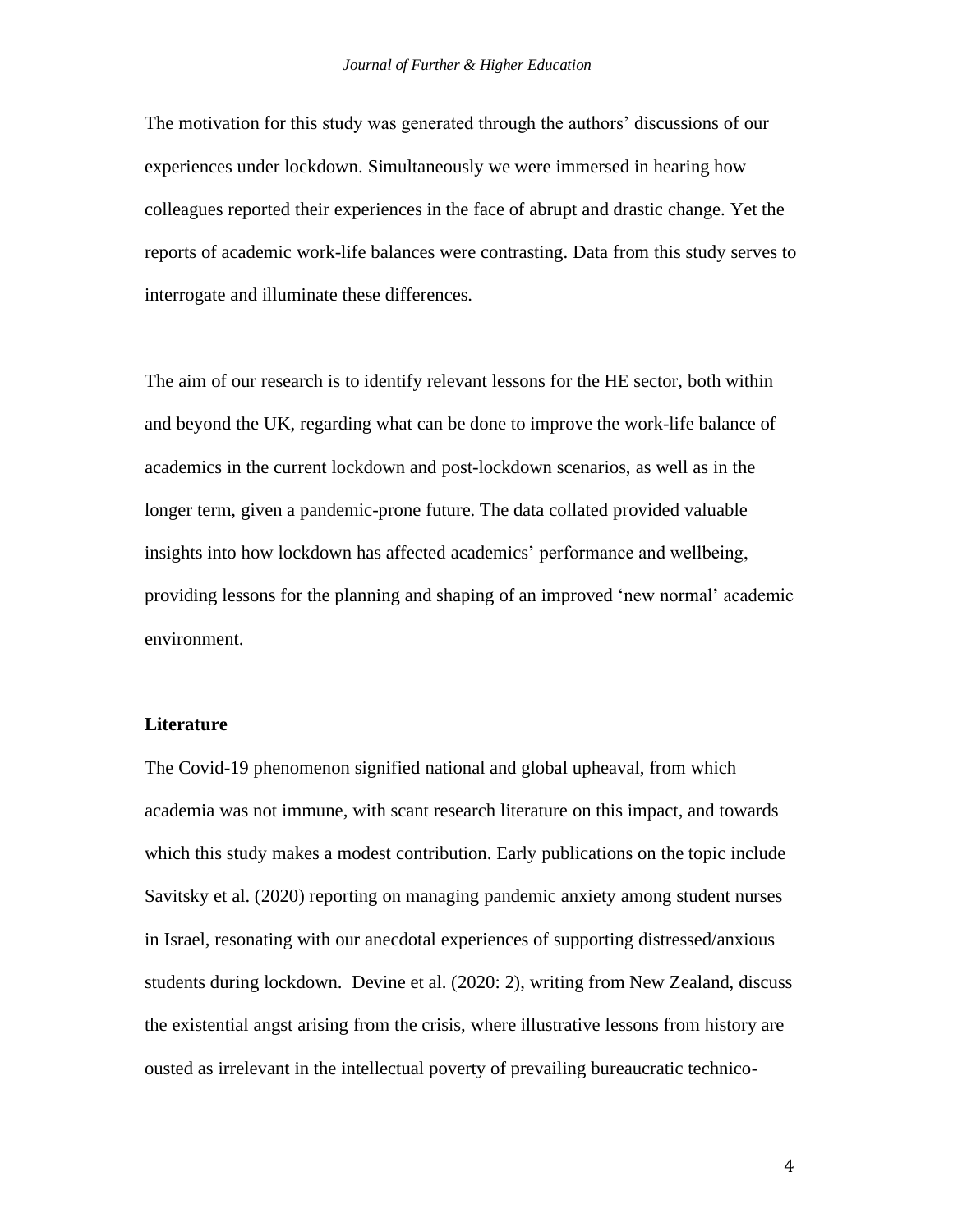rationalism.

The instinctive sense that lockdown would press a reset button across the world raised both hopes and fears in equal measure on social media. For academics the out-dated trope of leisured, effete academia versus the reality of high-stress, corporate HE did not mean scholarly revelation of historical lessons were more likely to be garnered there, than in any other parts of society. Public sentiment, however, suggests than both consolation and education can be found in turning from 'Covid to Ovid'; where the general appetite for classic literature on plague themes was only exceeded by that for toilet paper, hand sanitiser and dried pasta (Theroux, 2020).

Neoliberalism is the deficient backdrop to HE's current pandemic panic. Here the critiques of O'Neill (2014) and Gill (2009) are useful in viewing contemporary HEI as quintessential exemplars of neo-liberal ideologies and practices by valuing staff who are self-driven, self-regulating automata, ever attentive to complying with new metricdriven performance markers. Accordingly, Holmwood (2014) notes that the stranglehold of corporatisation over UK HE is tighter here than in the US; while Kowaleski (2012) deplores the general rise of neoliberal bureaupathology as a feature of the modern, corporatised university. In turn Erickson et al. (2020: 2) evoke the influence of neoliberalism as sinister, stiflingly oppressive:

...a polity whose hard managerialism systematically deconstructs the space through which professional autonomy is exercised. This is achieved via the imposition of targets, performance criteria and homogenised systems for assessing research and teaching performance.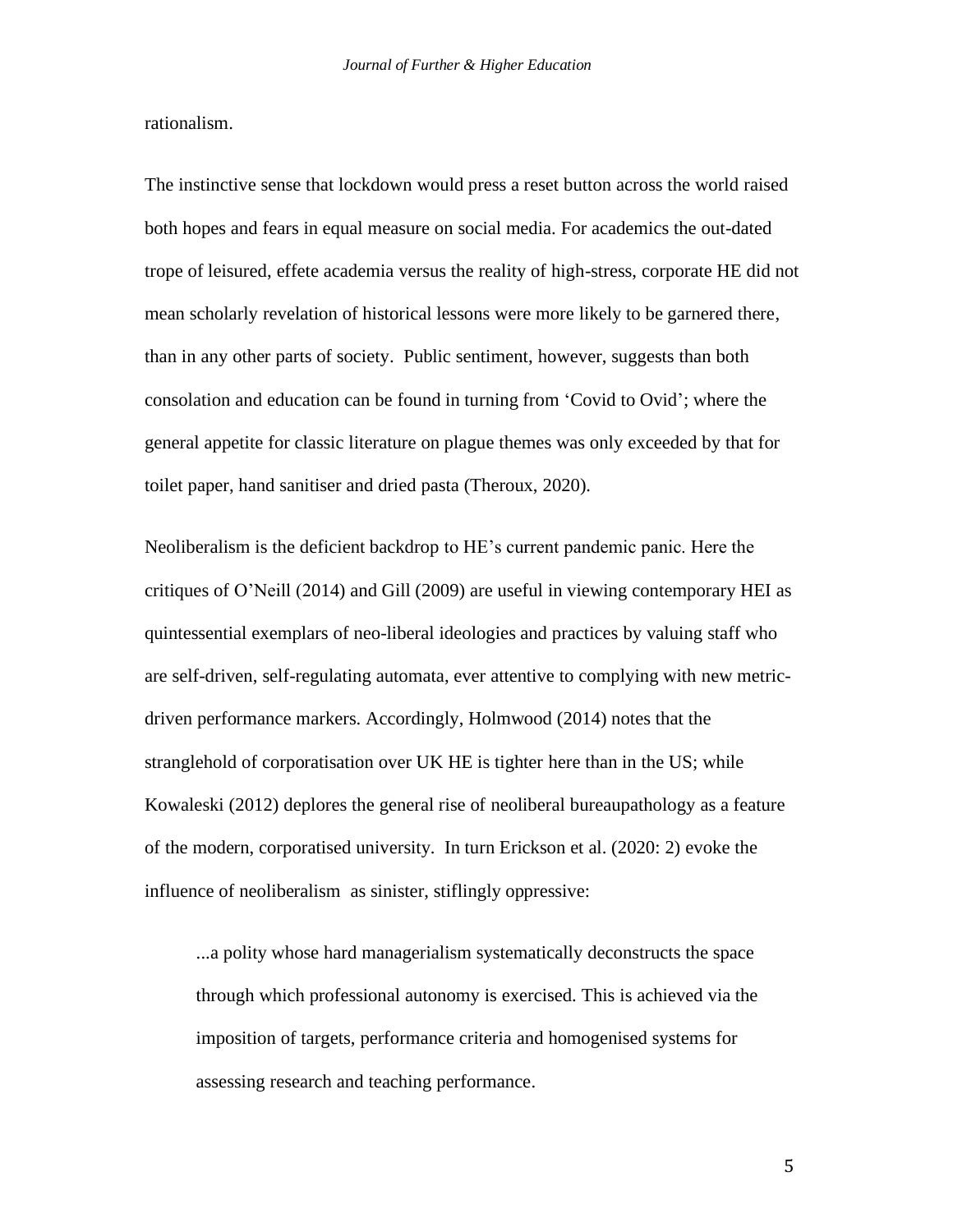The new managerialism in education as a political ideology harnessed to capitalism is discussed in terms of Ireland but is equally applicable to the UK HE sector (Lynch et al., 2012: 235), being premised on the assumption of worker 'carelessness': being free from domestic care commitments. This partially explains the lack women leaders in HE, where, for example, according to HESA data for the year 2017-18 women compose only 25.5% of all UK professors across subjects (Advance HE, 2020).

Both Morley (2013) and O'Connor (2015) succinctly argue that such figures indicate strong gender bias irrespective of the normativity of socially constructed gendered, personal responsibilities. Most women academics, compared to male colleagues, are concentrated in the lower hierarchical ranks where career progression is constrained (Authors' Own, 2018). The extant research evidence suggests that academic women are more likely to undertake less valorised academic tasks: teaching and administration, as opposed to elite research-focused pathways (Eddy and Ward, 2015; Authors' Own, 2019), garnering greater career rewards.

There has been much talk in the media about a pandemic-generated rise of 'new normals' across societies (Naughton, 2020), which sounds promising, although the fiscal damage wrought to UK HEI also threaten dystopic rather than utopic futures, given a £2.5 billion hole blown in the UK HE budget (Skidmore, 2020) with serious implications for job security. What is apparent is that existing inequalities in HEI in Europe and North America are being exacerbated during the pandemic. This point prompted an article *Times Higher Education* on how women in science with valuable, relevant expertise are being shoved out of the public debate on Covid-19 (Buckee et al., 2020). Moreover, Savigny (2020) provides a timely analysis of how cultural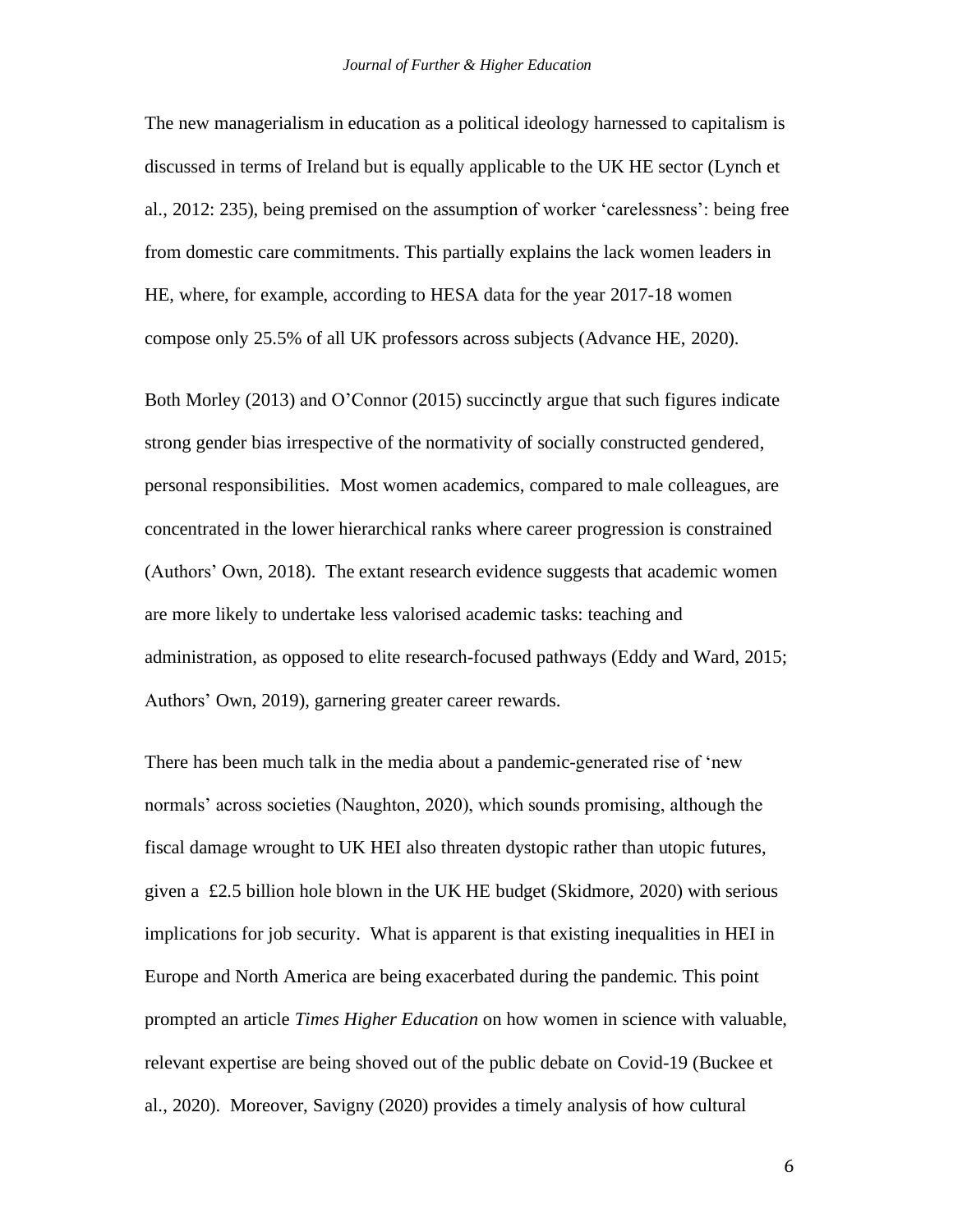sexism encourages the favouring of bellicose posturings by UK and US male political leaders waging war on Covid-19; where possibly the cooler voices of women scientists dampens red-blooded rhetoric. In the meantime the current flush of research cash available for pandemic studies is being overwhelmingly scooped up by male academics (Buckee et al., 2020). Fazackerley (2020) also notes acute gendered discrepancies in journal article production with those by women academics dropping sharply during lockdown. Lockdown appears to have exaggerated gender imbalances in HEI (Authors' Own 2018: 7), termed *masculinist* work environments, which Pascal (2012) describes as constituting male models of work conforming to regimes of uninterrupted labour. This relates directly to the notion of the *ideal worker*: a model individual entirely dedicated to their job and freed from all intrusive personal distractions (Ward and Wolf-Wendel, 2016).

The so-called 'work-life balance' issue resolves around perceptions of the compatibility of combining waged-work roles and a fulfilled private life (these may also involve unwaged labour), where this perceived balance consequently colours job satisfaction (Fotinha, 2019). Commenting on the Australian HE sector, Probert (2005), believes it is the personal, gendered life choices of individuals rather than institutional policies and practices that shape academic demographics. Yet work-life balance is a topic of major contention for academics, particularly women (Toffoletti and Starr, 2016), given the 'hurry sickness': the exhaustingly accelerated tempo and productionline ethos of the modern corporate university (Vostal, 2015: 72; Berg and Seeber, 2016). The social construction of time suggests that time is what you make of it but few academics are now permitted to experience academic time as Ylijoki and Mäntylä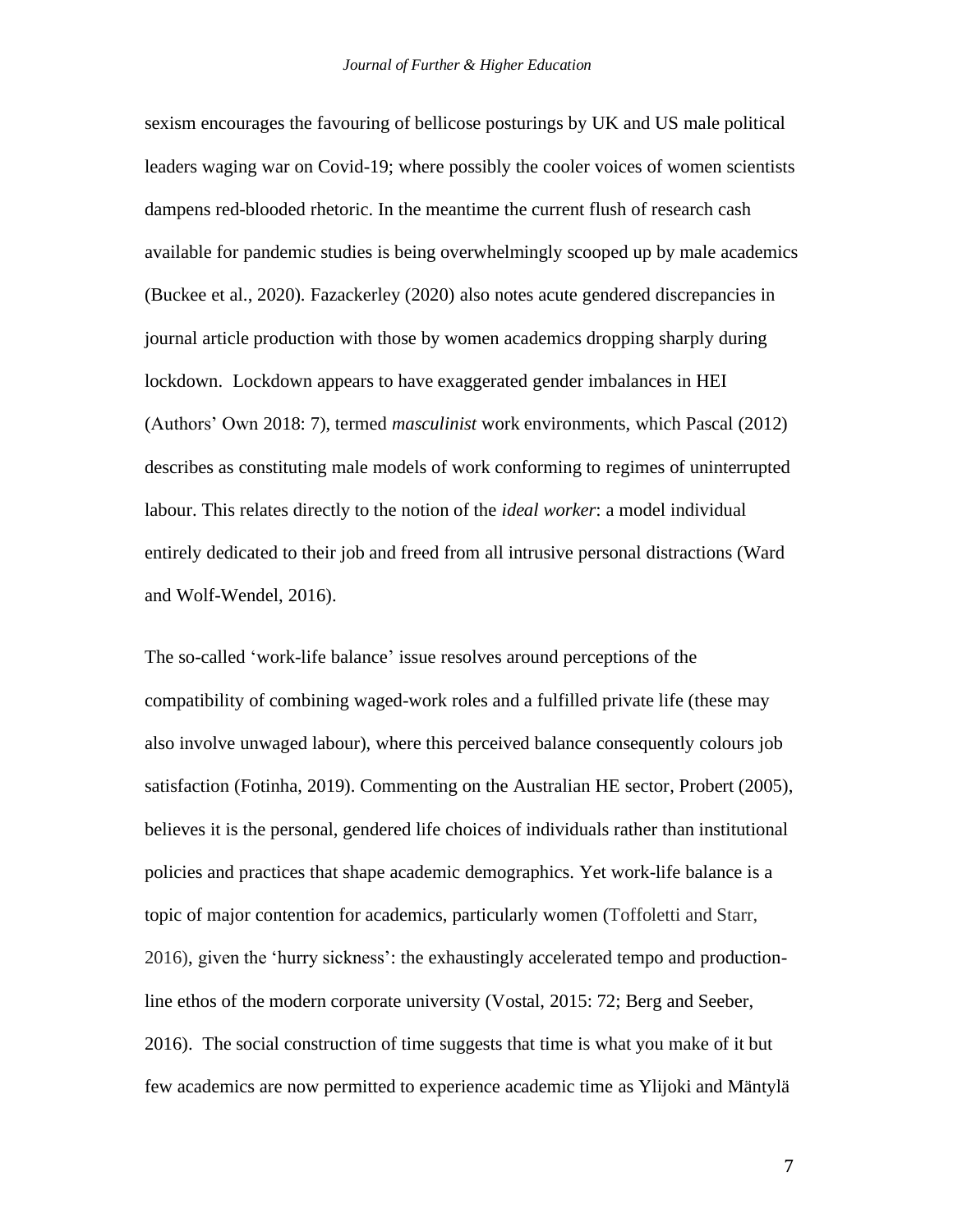(2003)'s describe 'timelessness', a total, happy absorption in the task that renders one oblivious to the passing of time. However, whether one enjoys factory-line production time or a timeless idyll, each position assumes that time will not be punctuated by *feminised* domestic commitments and associated interruptions of time. Accordingly, women in academia are locked into an impossible conundrum:

Ideal worker norms expect women to approach work as though they do not have children, and intensive mothering norms expect women to parent as if they do not have careers (Ward and Wolf-Wender, 2016: 12).

Academic time flows beyond the conventional parameters of work-home divides, aided by omnipresent computer technology (Nippert-Eng, 1996). It is normal to find academics regularly working late at night and over weekends. It is suggested that this flexibility is helpful to academic parents (Jakubiec 2015); and we are no stranger to that argument, as academic mothers who have each rocked the cradle with one hand while marking and writing up with the other. However, this lockdown period marks challenging new territory for many women academics, where flexibility has given way to flux, old demands have been unmoored from familiar ways of managing them, new demands shriek for immediate attention in a whirlwind of organising the means to master them.

Academia is noted to be a high stress occupation resulting in significant levels of ill health (Morrish, 2019). Yet in a pre-pandemic world a surprising research finding reported that undertaking unpaid overtime reduced individual's work stress rather than increased it (Fotinha, 2019), with the presumption that this permitted more hours to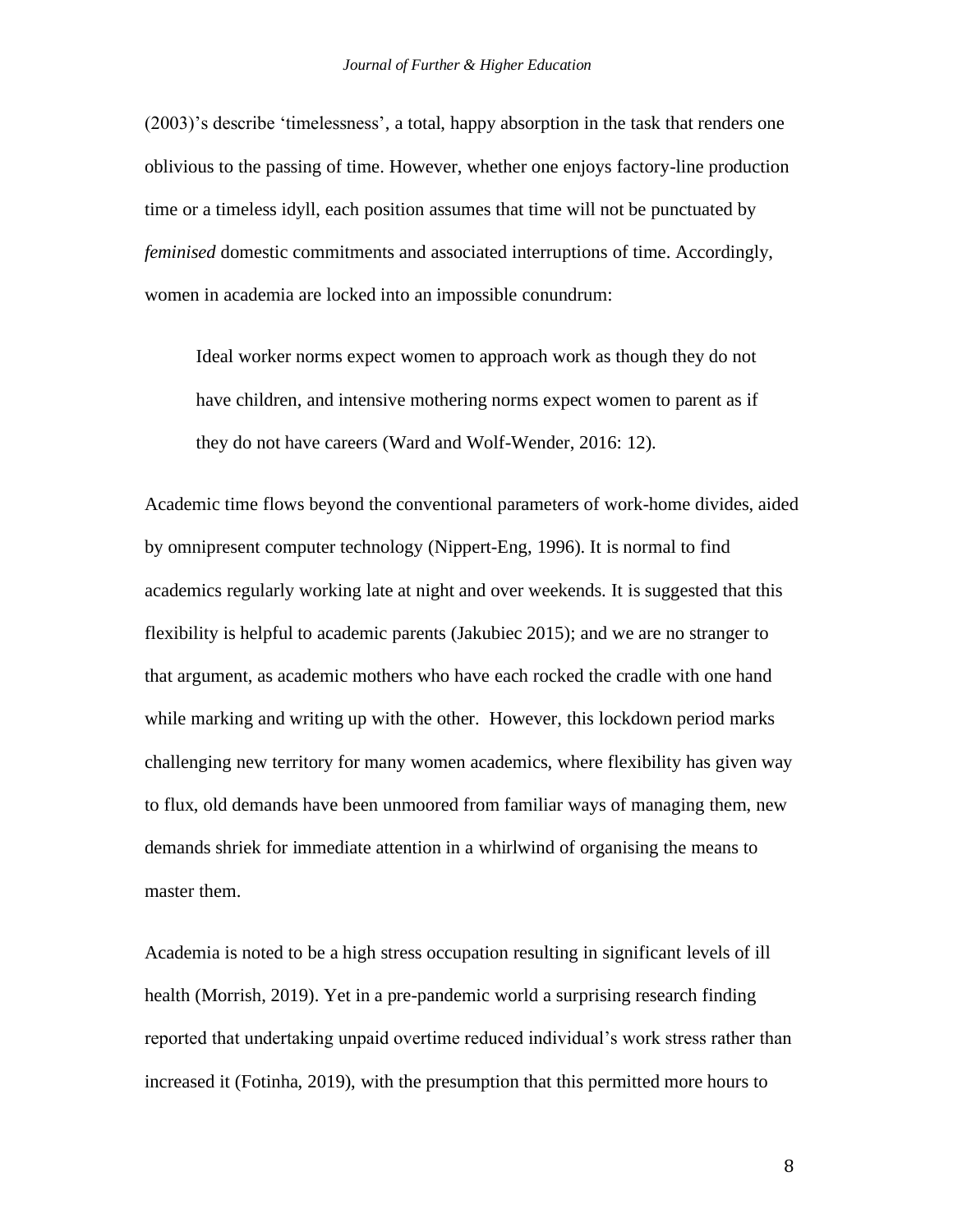work through a backlog of tasks otherwise unmanageable within normal contractual hours. Long hours are premised on volunteered time and the space to work in: conceptually, emotionally, logistically and physically. It is hard to conform to such regimes with a small child tugging at one's sleeve, an unhappy teenager to console or a house-bound parent to shop for.

The issue of work-balance, time, tempo and demands has accordingly become a cause célèbre for feminist academics, especially those who are challenging the neoliberal fallback position of laying responsibility for time management on individuals, rather than accepting it as structurally imposed, and therefore open to reform (Berg and Seeber, 2016; Author's Own, 2020; Gill, 2009). This, however, requires will and commitment to change – an ideological paradigm shift, to employ an old cliché, and one that until the lockdown had yet to take place. How academics are thereby experiencing managing work and home commitments under these extraordinary and unique circumstances provides the essential clues to which direction such HE changes should be made.

#### **Methodology and methods**

In mid-April, approximately four weeks after most universities had commenced lockdown, the authors launched a pilot survey to collect data on the impact of pandemic lockdown on the work-life balance of academics. The pilot study was initially aimed by email at an institutional network of women academics to which the authors belong. Informal communications within the women's network had already highlighted that some members were struggling with lockdown over-and-above the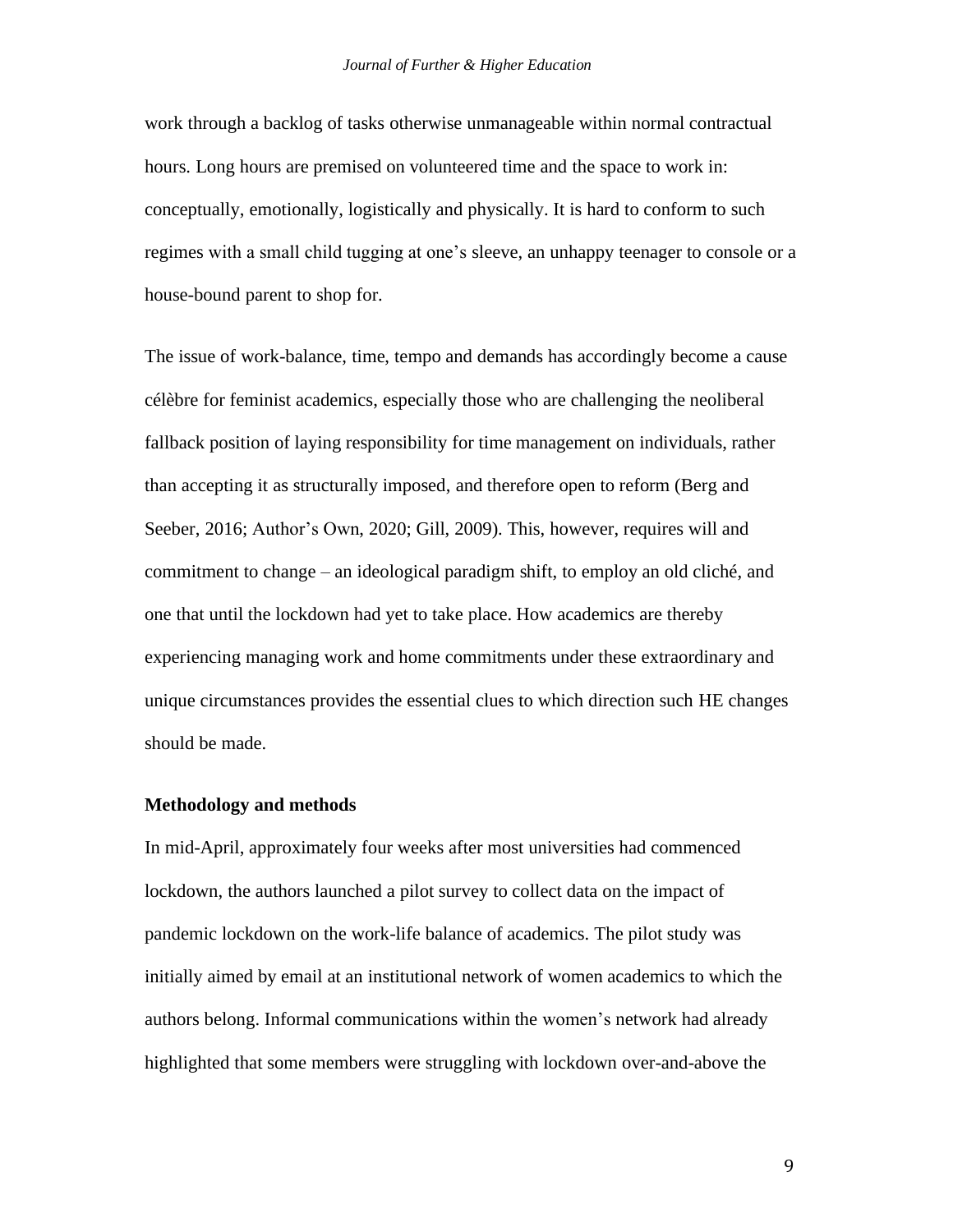immediate work inconveniences of rapidly transferring work operations to the home environment.

A week following the pilot study the survey was distributed to HEI nationally and internationally via twitter and LinkedIn using the following hashtags #academics #Covid19lockdown #NewNormal with mentions to relevant organisations (i.e. @UniversitiesUK, @AdvanceHE, @SRHE73, @ResEngland, @ResearchEurope) with the aim of reaching across the UK and beyond. The survey remained open until  $12<sup>th</sup>$  June 2020. The survey garnered 216 responses, although this paper focuses on information provided by the 146 UK respondents solely, where their distribution by gender and institution rank is duly presented in Table 1, and by subject area in Table 2.

The survey was designed in Jisc Online Surveys (licence from Bournemouth University's organisation account), with responses exported to MS Excel where answers to close-ended questions were coded before imported into IBM SPSS 26 for statistical analysis. Chi-squared test was used to assess dependency of responses on gender.

## **Ethical considerations**

University research ethics protocols were observed in respect of obtaining ethics approval with regards to data protection, confidentiality and the right to withdrawal. Accordingly, participation in the survey was both entirely voluntary and anonymous. It could be argued that in respect of the initial pilot study the researchers' affiliation to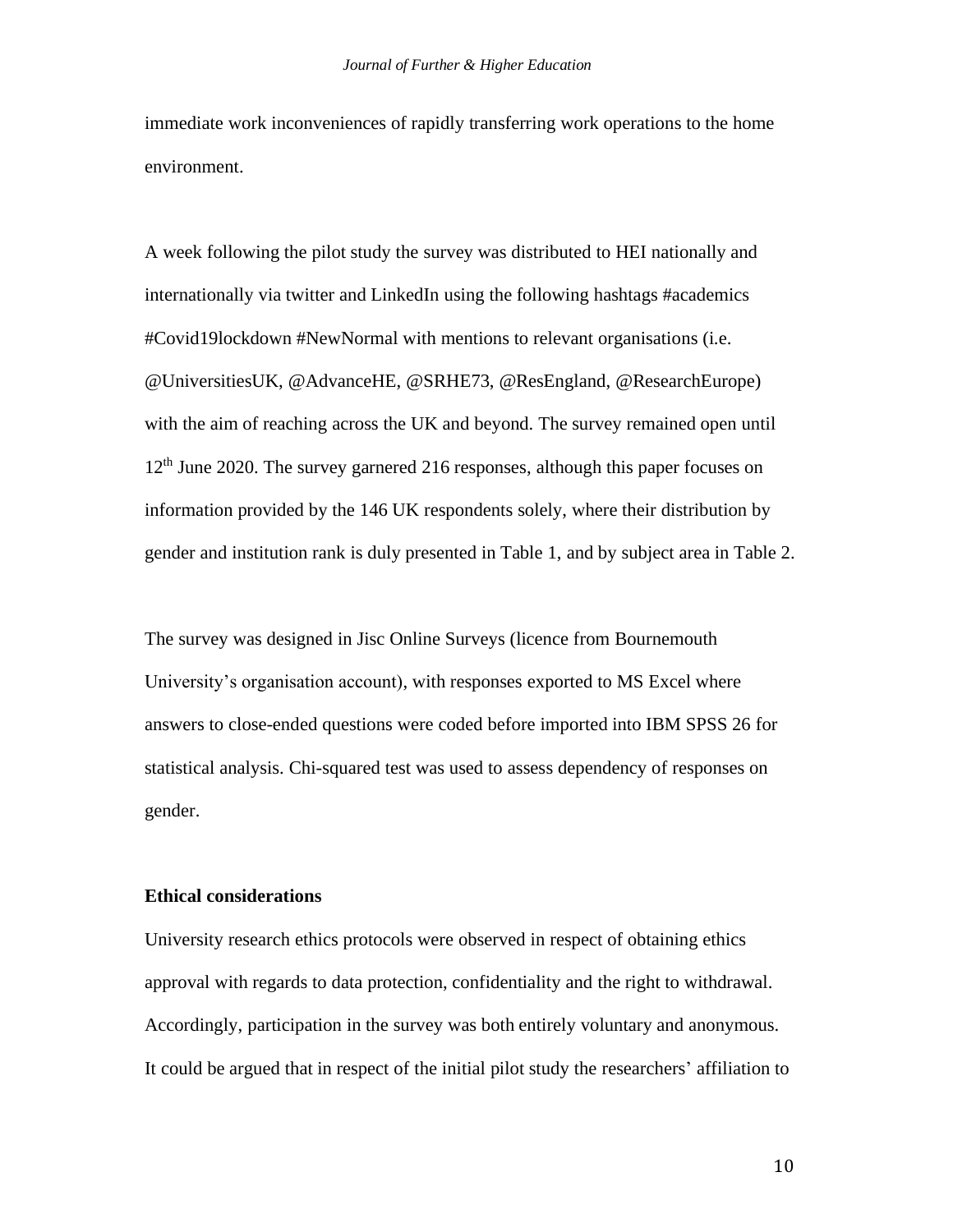the informal academic network of women scholars might have influenced participation owing to a sense of collegiality or mutual obligation. However, no coercion of any sort was applied and anonymity ensured that no individual, through act or omission, could be identified.

#### **Limitations**

In terms of statistical power an overall response rate of 146 UK responses is limited. The survey, however, was populated by qualitative comments, many being quite detailed, particularly by women academics. This, again, could be explained by prior work relationships with the authors, but this does not account for comments made beyond the institution or from those within it without these collegiate connections.

#### **Findings**

In this paper the qualitative data from the survey is privileged for discursive discussion in being unusually rich and where the quantitative element is employed as scaffolding. According the paper has been structured to frame these qualitative findings appropriately.

## **Who and what are the respondents?**

The majority of respondents were women. It is therefore interesting to note the equal numbers of female-male professors responding where there are few women in this role compared to those in more junior ranks (Authors' Own, 2019). A gendered pattern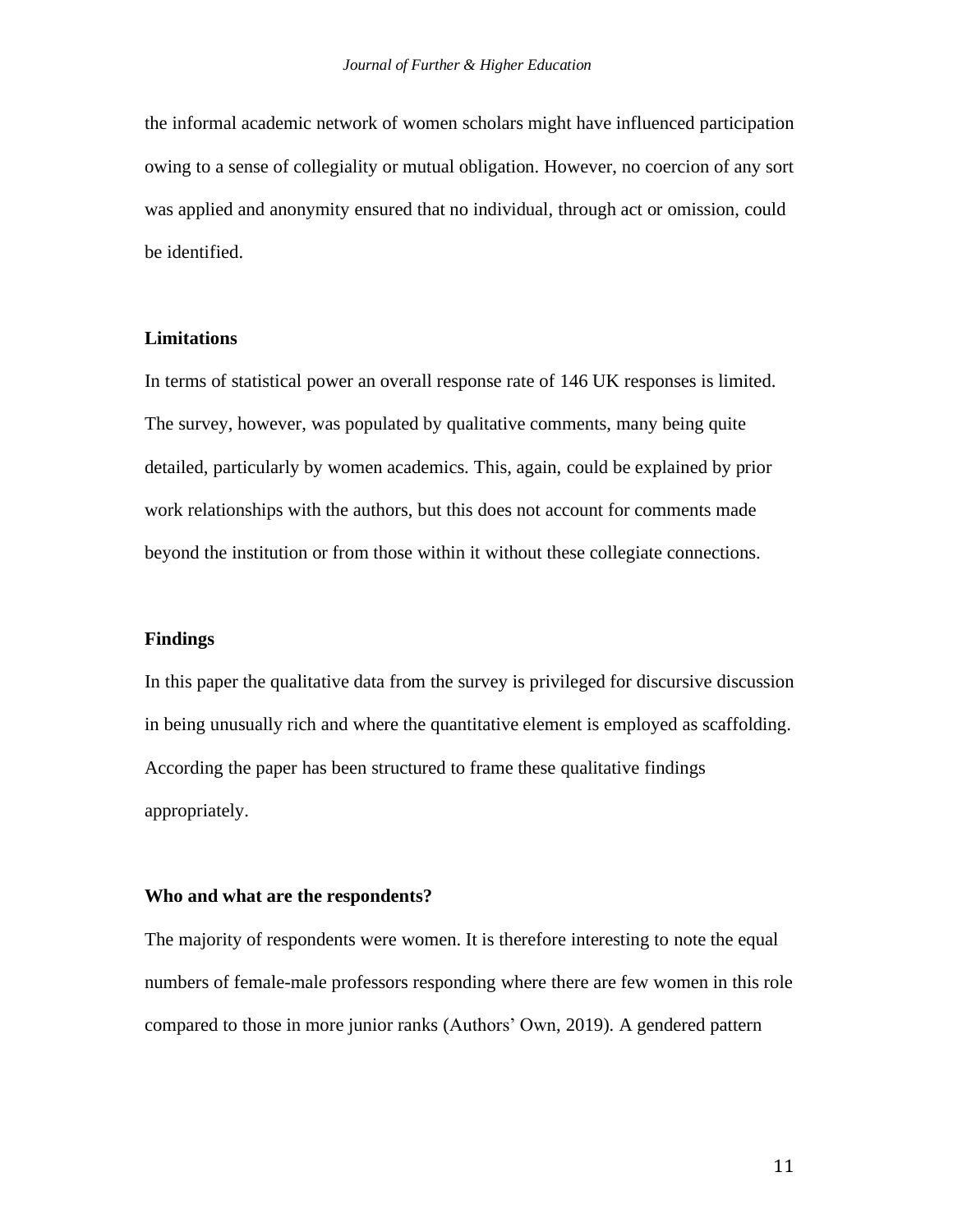resumes in reference to far higher number of women occupying lecturers/senior lectureships compared to male colleagues.

[Insert Table 1 here]

In respect of disciplines there were no male respondents occupying the Medical Sciences and Nursing disciplines. The highest concentration of women respondents was found in the Social Sciences and Humanities. Among men there was an even split of male academics in the Natural Sciences and Engineering, and the Social Sciences and Humanities.

[Insert Table 2 here]

The relevance of this distribution among the discipline areas becomes more apparent when we examine the qualitative findings.

## **The see-saw of work-life balance under lockdown**

Both quantitative and qualitative data revealed clear differences in how lockdown was experienced with respect to work-life balance. Intriguingly for some respondents juggling work and home became considerably harder, while for others life had improved considerably under lockdown. Very few participants had found this change to be subject to mild variances of opinion but rather that this was subject to strong perceptions in the qualitative data.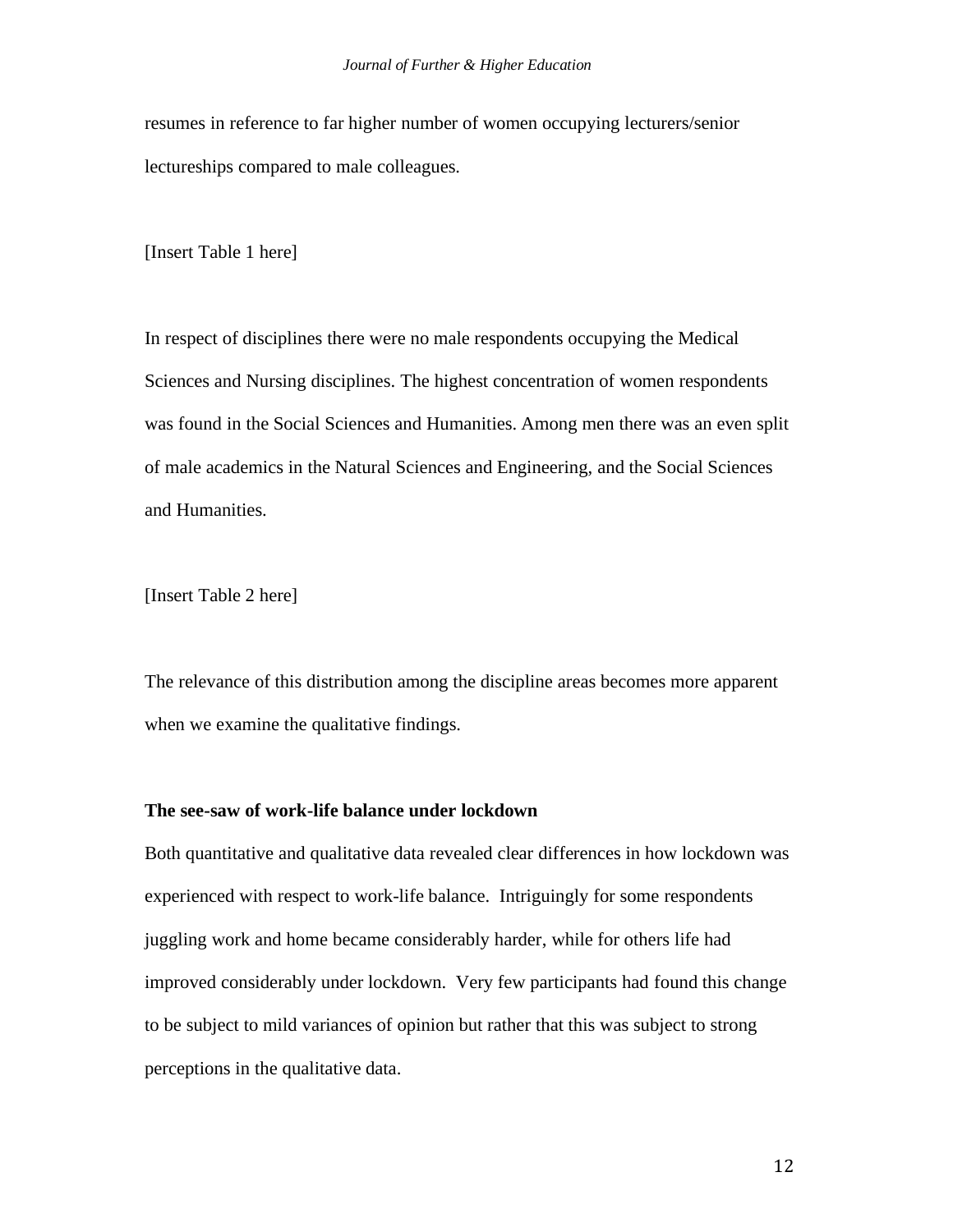Table 3 indicates these differences in terms of response variables by gender.

[Insert Table 3 here]

A chi-square test of independence showed that there was no significant differences between the proportion of female and male respondents who reported changes in teaching workload  $(X^2(2)=1.0751, p=0.584)$  or administrative tasks  $(X^2(2)=1.5042,$ p=0.4714). However, significant differences were found related to desktop research  $(X<sup>2</sup>(2)=14.1003, p<0.000)$ , with a larger proportion of women reporting research activity decreased (47% compared to 31% of men) or remained the same (37% compared to 21% of men), while a larger proportion of men report an increase in research activity (48% compared to 16% of women).

Although a higher proportion of female (63%) compared to male (45%) respondents stated that their work-life balance had deteriorated owing to lockdown the result from Chi-square test indicated that the difference is not statistically significant  $(X^2(3)=5.696,$ p=0.127). Yet women's qualitative comments suggested that there were also marked gender differences in terms of their perceived experiences.

If quantitative data serves to draw our attention to the phenomenon of the ontological 'what' is, it is the qualitative aspects that serves to flesh these out through an epistemological inquiry into the 'why' and 'how' of these findings, and to which we now turn.

## **The downswing of lockdown**

Participants reporting negative experiences in managing waged work/personal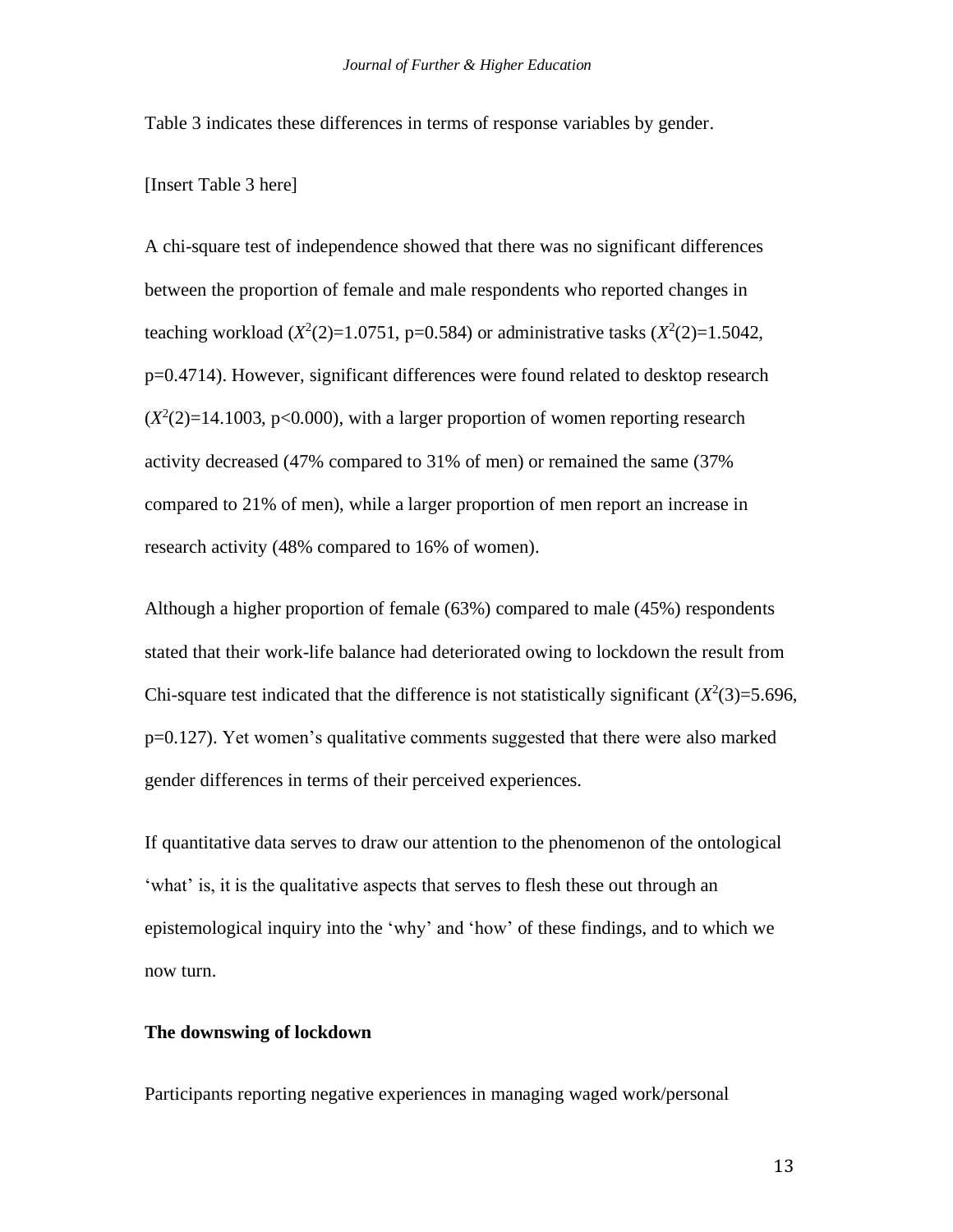demands fell primarily into two distinct camps.

#### The camel's back

The first group composed those who stated that their workloads had increased enormously since lockdown, which had eroded their personal time. Excessive work demands were described as relating to the rapid switch to online teaching methods. Professional programmes, and those that required a practical element, such as Nursing seemed subject to greater disruption than academic ones like the humanities and social sciences.

[I] am working extremely long days (average of 12 to 16 hours) as both a mother and a worker. Support for student nurses and cover for colleagues while off sick has increased and requires a lot of personal emotional resources. [I] am having to deal with a lot of emotions masked as initial anger and frustration and to de-escalate this to support students. Little or no [time] for own research despite deadlines.

Pressures were exacerbated where a 'business-as-usual' departmental approach was being exacted. Such contradictions were manifested in a proliferation of emails, rather than an expected drop in email traffic, together with an urgent move towards placing all meetings online. These strategies relied almost completely on personal resources to access social media such as Zoom or Microsoft Teams, which in turn relied on individual home computer and internet resources, as these two female respondents commented.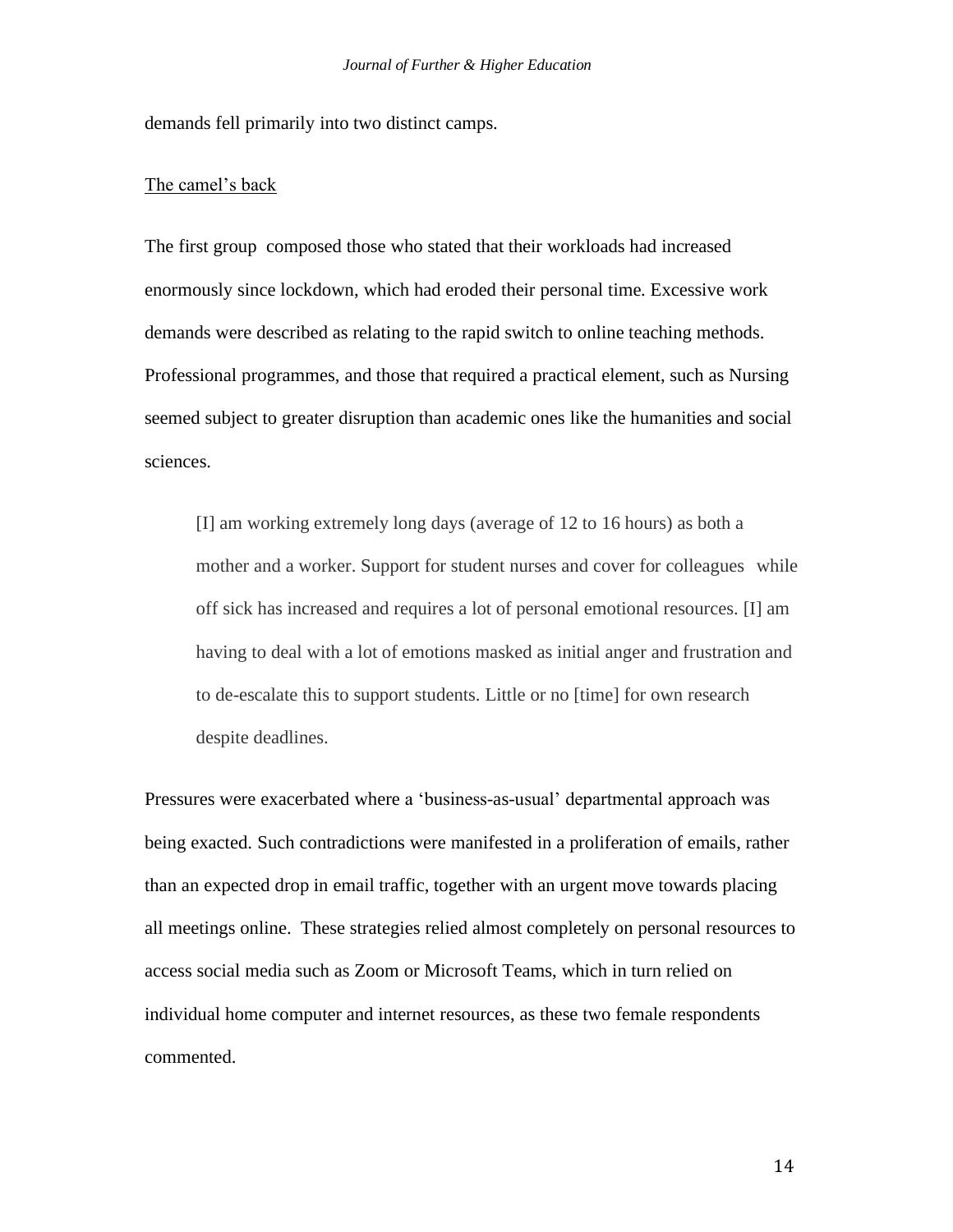..It does not compensate for the fact that we are using our internet and so on. I have to share my 'office' with my son ... and it has been difficult for both of us to manage whilst I have been undertaking tutorials with students and almost daily team meetings. I have had to relocate to my bedroom for privacy

This aggrieved response draws attention to how under lockdown HEI saved on costs of running university buildings and funding facilities/equipment, while these costs and the responsibilities for service provision were transferred to individual staff. A clearer example of structural neoliberalism in action could hardly be devised.

Devine et al. (2020: 1) speak of lockdown as a societal 'circuit-breaker', yet in UK HE this was barely apparent, where work demands appeared to proliferate rather than reduce as these account indicates:

Total email and video-meeting overload and stress. Everything is done by email and with huge pressure to respond quickly to prove I am working and not slacking off. This may be my own fault / perception but it isn't helped by multiple requests from Faculty and Dept for responses within very short deadlines.

Lockdown has given rise to new social divisions regarding continuing or adapted waged work, the enforced idleness of paid furlough and actual job losses – with a disastrous national recession (exacerbated by Brexit) on the socio-economic horizon (Inman, 2019). Academics in this regard are comparatively still very fortunate in remaining mostly employed and enjoying an uninterrupted salary, but for respondents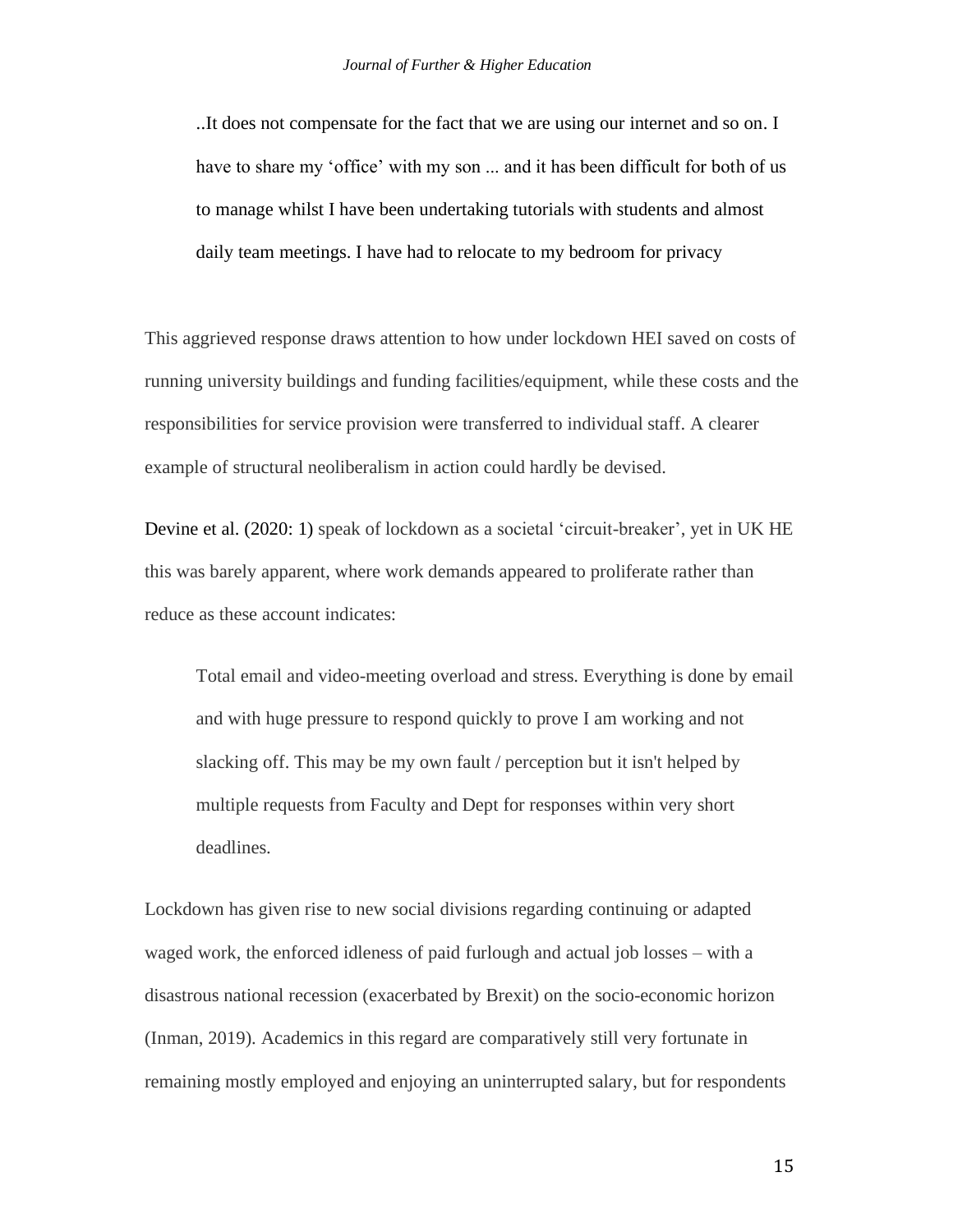confinement to the home exacerbated a sense of guilt, anxiety and professional inadequacy (Gill, 2009), as well as fear of the future:

At the beginning of the outbreak I had health concerns that were stress related and now seem to be managed. My concerns now focus of how we could work in a university environment in the foreseeable future and whether I would want to be in that environment again - feel quite petrified at the prospect.

Attempting to maintain 'business as usual' behaviour under exceptional, disruptive conditions was viewed as very stressful, particularly if this was viewed as insufficiently unrecognised institutionally and not duly accommodated.

## Motherhood and academia

The larger, second camp of those experiencing work-life hardship under lockdown were parents of younger children, and were in turn subdivided into two groups: those with pre-school children and those with school-age children. The quantitative data showed no significant differences in the proportion of male and female respondents who live with children age 19 years or younger  $(X^2(1)=0.436, p=0.509)$  or children under the age of 5 years  $(X^2(1)=0.248, p=0.618)$ , leading to expectations of childcare disruptions for most parent respondents.

The outliers here were those academics with other care responsibilities such as teenage children or adult relatives with mental or physical health problems, including elderly parents requiring regular care and support.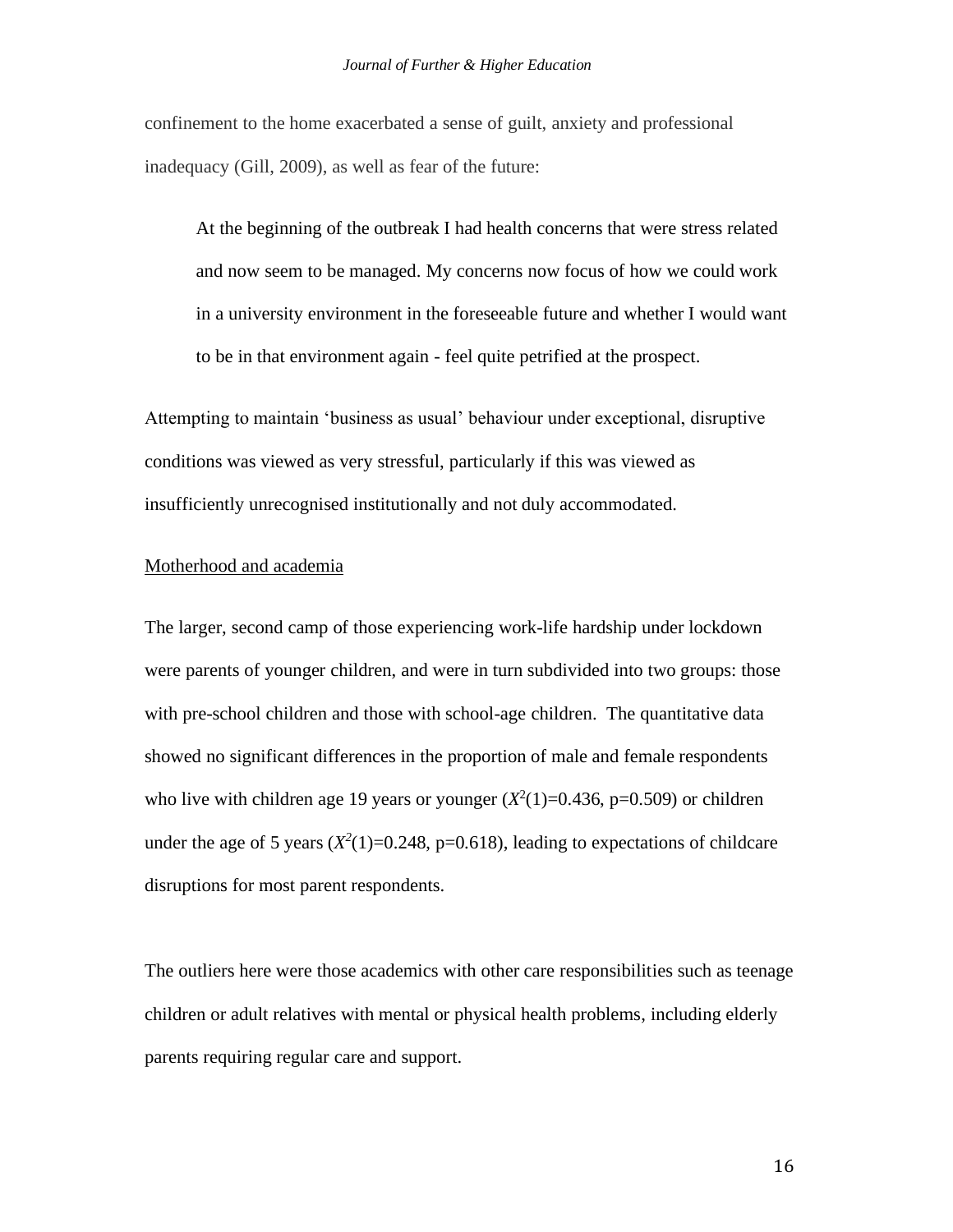Significantly all respondents reporting a deterioration of work-life balances owing to childcare, home schooling and other care responsibilities were women. A few women participants stated that their male partners were keyworkers and were therefore unable to share equally in childcare tasks, such as this participant:

Constantly feeling I am not doing enough work. Knowing I just don't have time to research. Feeling split between feeling I should be paying my young daughter attention but keep having to look at emails and sort admin etc. Dreading marking coming in, as I will spend less time with my daughter while her dad works as a police officer. Feels like I am doing two jobs badly - bad mother - bad academic.

Regardless of keyworker demands, it was women respondents who appeared to struggle balancing domestic responsibilities with academic work owing to shouldering the majority of childcare (Agarwal, 2020).

My husband and I are now trying to negotiate our full time work schedules around each other. He earns a lot more and works for [ ]so is prioritising his schedule, whilst I am struggling to even manage to attend meetings and live teaching sessions as they clash with his. We have [ ]children, no personal space, and it is very intense.

The demands of childcare also encompassed homeschooling as well, and where the wider impact of social distancing precautions meant that many women had little or no support.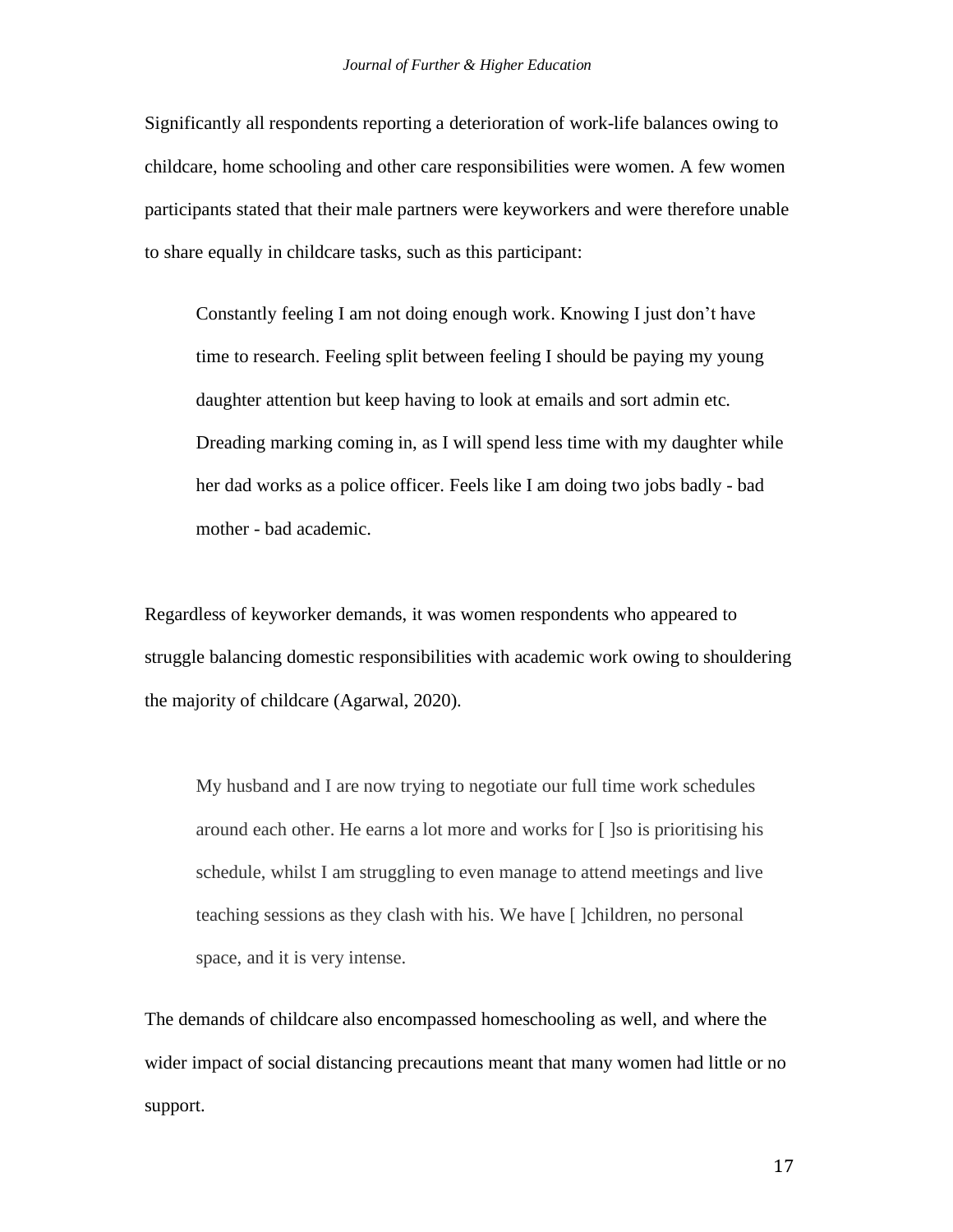I felt a sense of overwhelm at the beginning. I'm a single parent and had my parents' help plus an au pair. The au pair went home, my parents self-isolated and my kids haven't seen their dad for 6 weeks as he lives so far away. I feel very on my own as a parent and coping with schoolwork and managing my own health (I have asthma) is hard.

Inevitably it was women respondents who reported serious concerns about how such handicaps would affect their current workloads, academic reputations and on-going careers. This was felt to be particularly important in an output-driven work environment when measured against domestically unencumbered colleagues as these two heartfelt comments state:

... Due to childcare commitments and worrying about my academic future, due to concerns over student recruitment and the ongoing viability of the university, as well as my own career which I suspect will be negatively affected due to inability to pursue any additional research (and indeed to do all of my core academic duties to the usual standard) to the same quality/quantity as other colleagues at BU and beyond.

My main worry is that I cannot keep up with my work and am still being compared to colleagues without children. This is normally hard enough but now it just feels impossible, especially with having to negotiate this with my husband's schedule. I don't feel like there has been much recognition of these issues by my line manager and colleagues (e.g. programme leaders). They are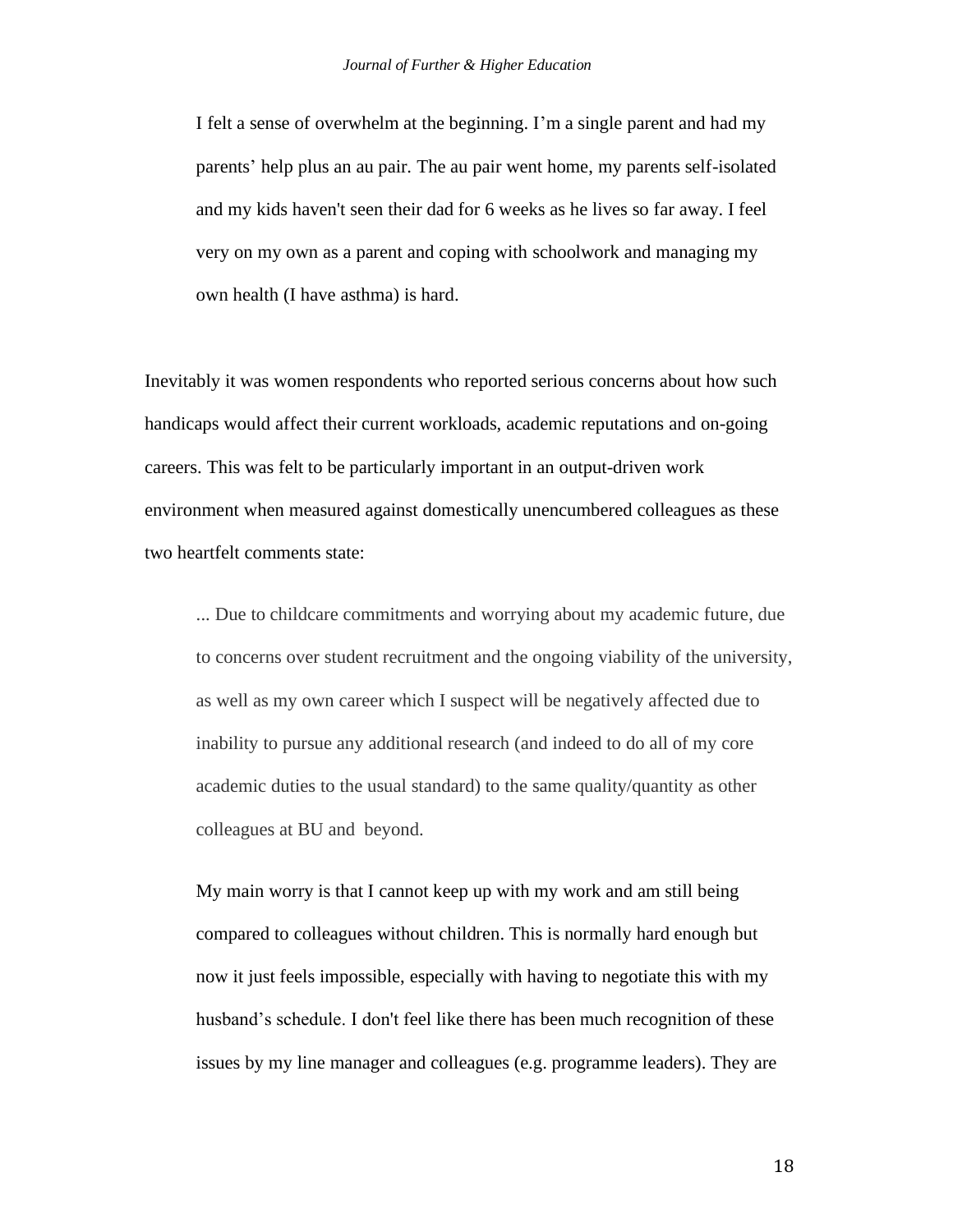saying we should only do as much as we can but are still expecting lots of hours of real-time online teaching.

The question of jeopardised career progression for ambitious women stepping back into 1950s-type drudgery (Ferguson, 2020) represents a serious additional disadvantage given the existing gendered, career-track bottleneck in HE.

#### **The upside of lockdown**

In hindsight the official government policy on lockdown was an arbitrary exercise in control and contradiction. This survey provides a brief snapshot how lockdown was affecting academics then, although the pandemic situation is one of fluidity as rising morbidity and mortality rates are weighed against the damage to the rapidly declining economic health of the nation, with a desire in certain quarters to return to 'normality'. The demands of academic work and tempo has again altered, the chaotic end of one academic year heralds an equally problematic new one, aggravated and handicapped by erratically changing political decisions regarding lockdown and social distancing

## The demise of the commute

For some the novelties of lockdown carried two unexpected bonuses, which, once again, predominantly affected women academics. An end to the dreaded work commute, generating 48 comments, and was perceived as one of the biggest benefits of lockdown, saving both time, expense, energy as well as the ecological environment.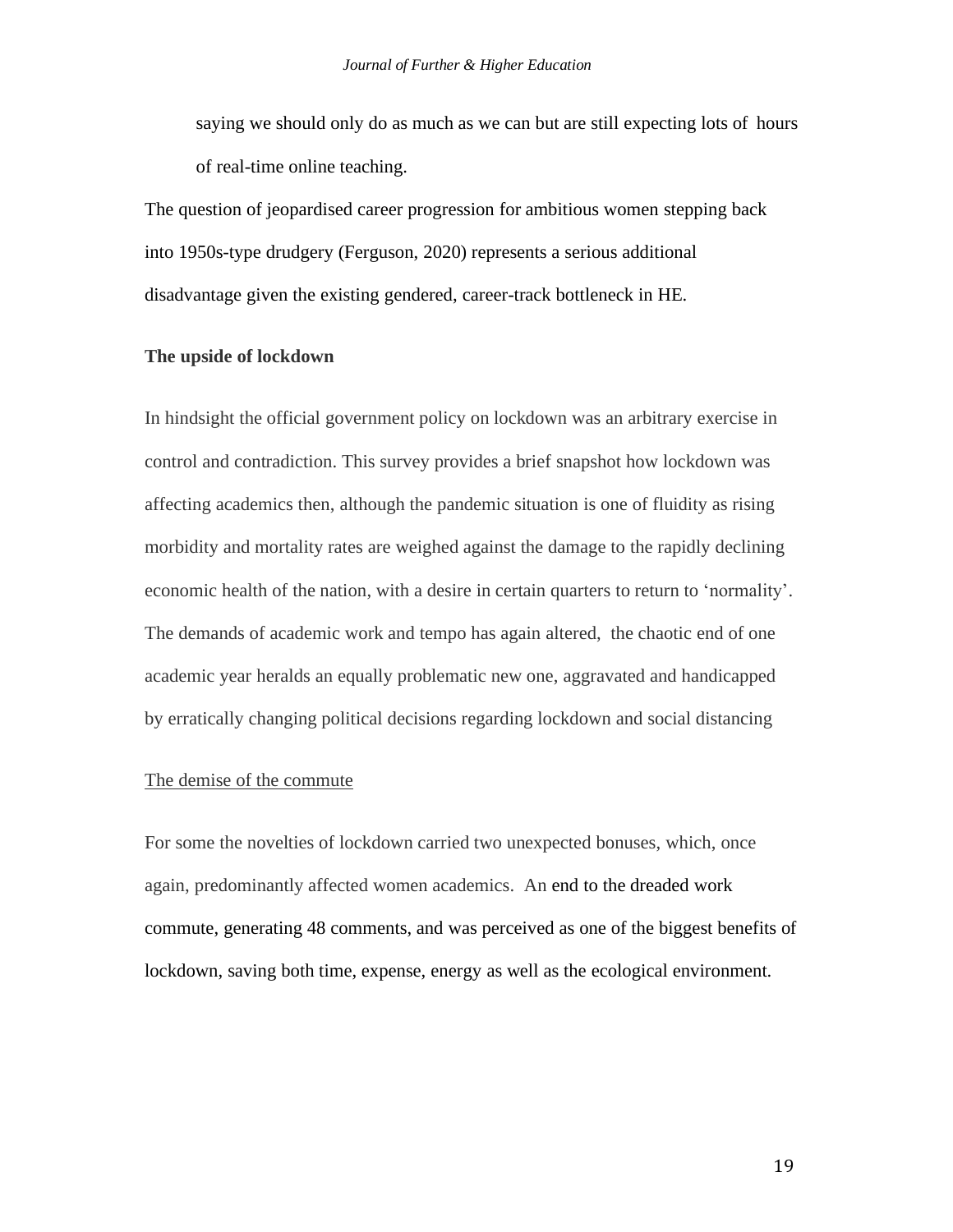Not having to drive to work and deal with traffic and driving stress. Not driving means gaining 2 more hours of work. Being able to provide a positive balance to my work-home life.

I usually have to commute for 2 hours each day. I have been able to get up later, and have 2 more hours in my day, which means that I have been able to exercise at home and feel healthier.

Gender normative practices came to the fore once more, where in contrast to the difficulties of managing work and small children under lockdown, several women respondents reported positive new experiences under lockdown conditions exonerating them from exhausting routines and providing greater quality of life.

Less commuting time and more time with family as a result of that. The opportunity to think more creatively as a result of being less tired from commuting.

Working from home has been a positive thing for myself and family. I live a long way from campus (3h commute) and the lack of time spend travelling has improved my mental health and made my toddler much happier.

Less time spent travelling to work meant more time with the family for many respondents (whether for better or for worse); and where women's comments on academic work-life balance and childcare greatly outnumbered those from men. Of the two comments offered by male academics on this issue, one mentioned freedom from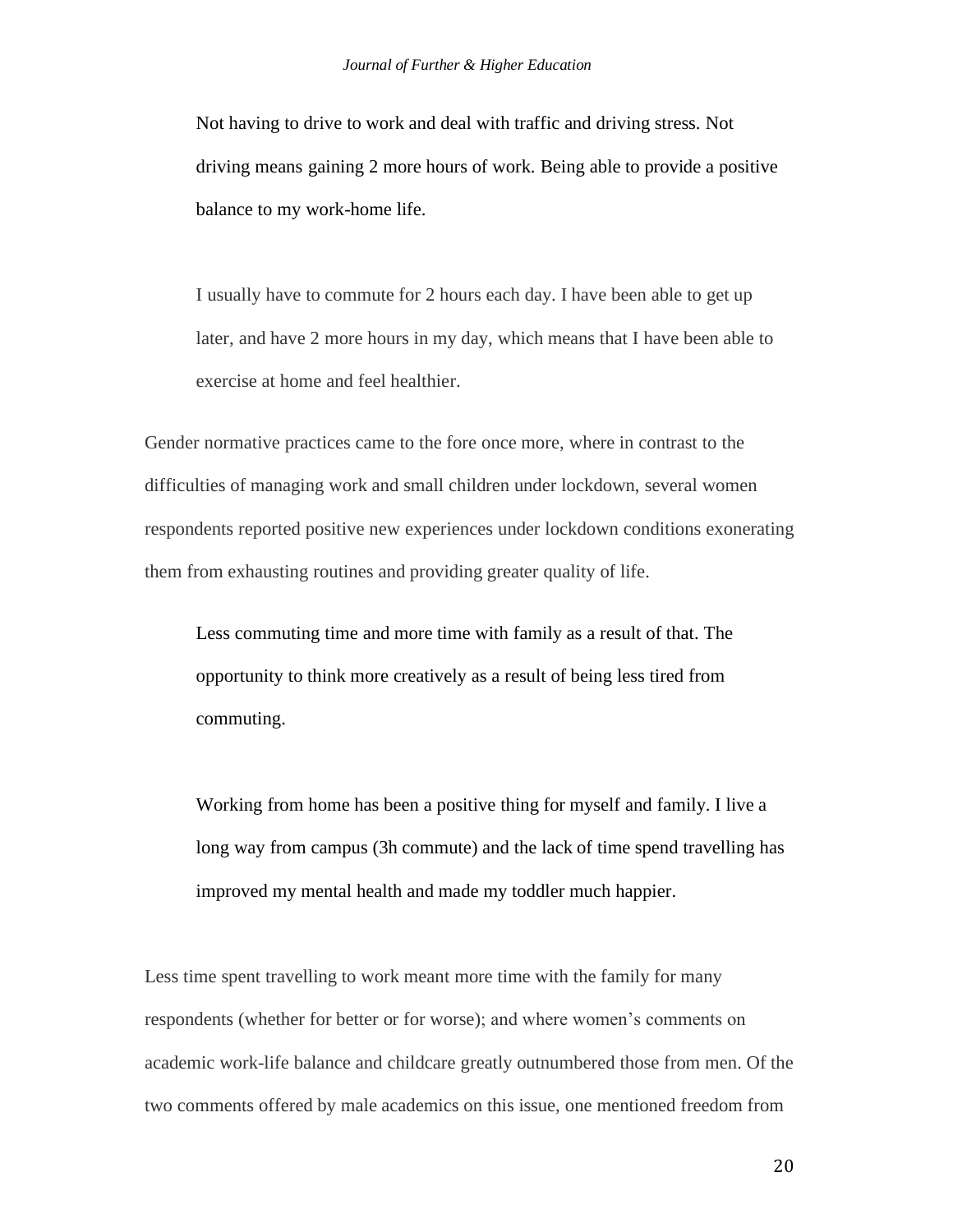the morning school run under lockdown, followed by a delighted comment from another regarding the joys of fatherhood:

I can spend more time with my young children and see their developments (before I would get a summary from my wife) - I am interrupted by my smiling children rather than students moaning about trivial and insignificant things

This comment underlines the gendered disparities in domestic responsibilities that have been ignored by HEI but which are now unequivocally visible.

### From factory floor to cottage industry

Other improvements were reported, as listed by this male respondent:

1. The lockdown forced me to create a new workspace at home (in my garden shed). The converted shed is such a useful office that I will continue to use it after the lockdown ends. 2. There have been more family-oriented activities, which is a positive because it has improved all of our relationships.

A sense that new work modes were within personal control challenged the previously taken-for-granted inadequacies of institutional work environments, where the comfort of staff is regularly sacrificed to other considerations. These office deficits could relate to a lack of basic privacy and peace, hygiene, and even room temperatures as this woman noted.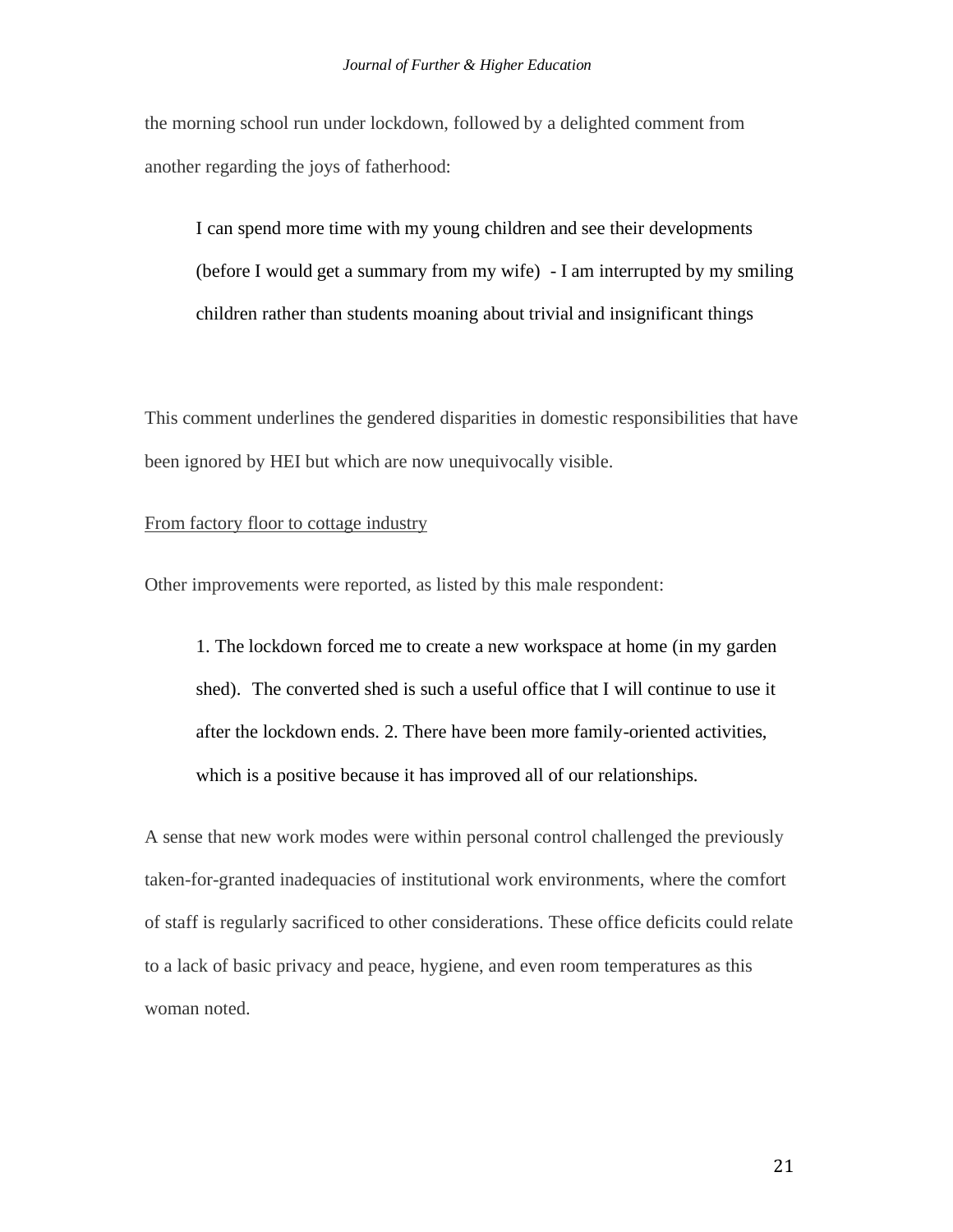I am able to vary the temperature of my working environment, which makes a big difference to a menopausal person - I am much more comfortable than in the office. I can also access clean toilet facilities, which is sometimes problematic at the Uni. It is also easier to concentrate than in a shared office environment.

The question of artificially set temperatures may have been a sole comment in the survey but is likely to relate to a common experience of discomfort among women, so ubiquitous it is assumed to be normal. Research literature reports that standard office temperatures that are centrally controlled have been calibrated solely with male bodies in mind, not the different metabolic rates of female bodies (Criado Perez, 2019).

Perceptions of lockdown highlighted both inequalities among staff as well as questions of wellbeing. Crowded, expensive canteens or inadequate staff 'kitchens' and rushed consumption of fuel-food, gave way to a re-discovery of improved nutrition in the form of time taken to make and eat healthy meals at home, as noted by a female and male respondent respectively:

More time with loved ones, nutritional health - able to take time in preparing nutritious healthier food rather than quick instant meals in-between work breaks.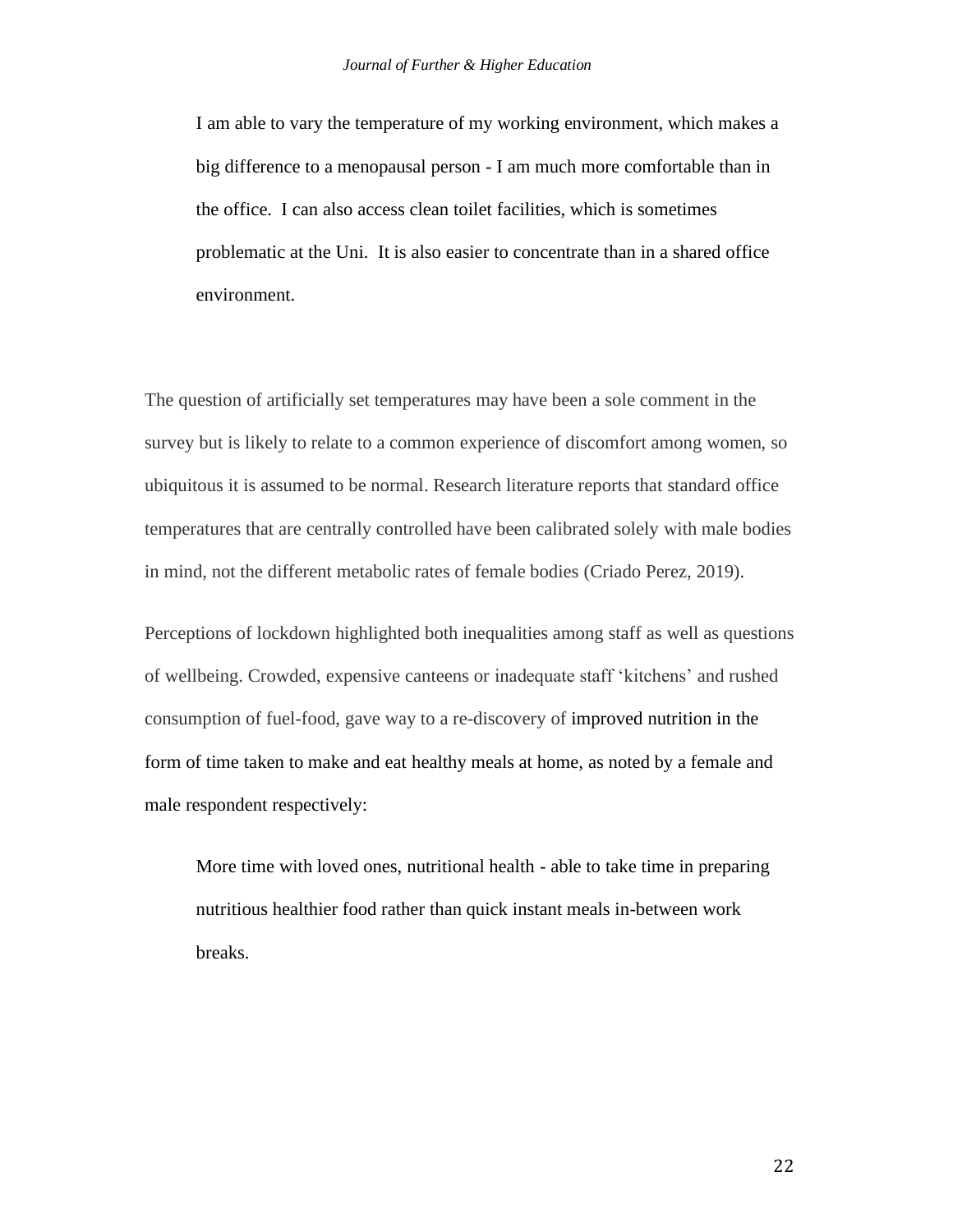Being able to work from 6am to 11 or 12 without having to break to come to work. Being able to eat at times with less consideration of the convenience of colleagues.

A neat summary of benefits was provided by the following respondent summing up all the benefits she was currently experiencing under lockdown, factors which intersected with many comparable issues raised by other respondents.

Not having 26 hours of (student) contact time is less pressure. Being able to consider responses to students before typing is less pressure. Not wasting time going into work, not having to source work clothes or having to source food and prepare to take to work. All the costs in time and money of showing up to work in a presentable state.

One of the assumed advantages of working life has often been construed as social interaction with others. However, in this survey while socialising at work was missed by some, more commonly relief was expressed from avoiding unwanted interactions, as comments from three female and one male respondent indicates:

Bit more time to really focus on individual papers - not being interrupted all the time.

I no longer have students and staff members turning up unannounced to my office.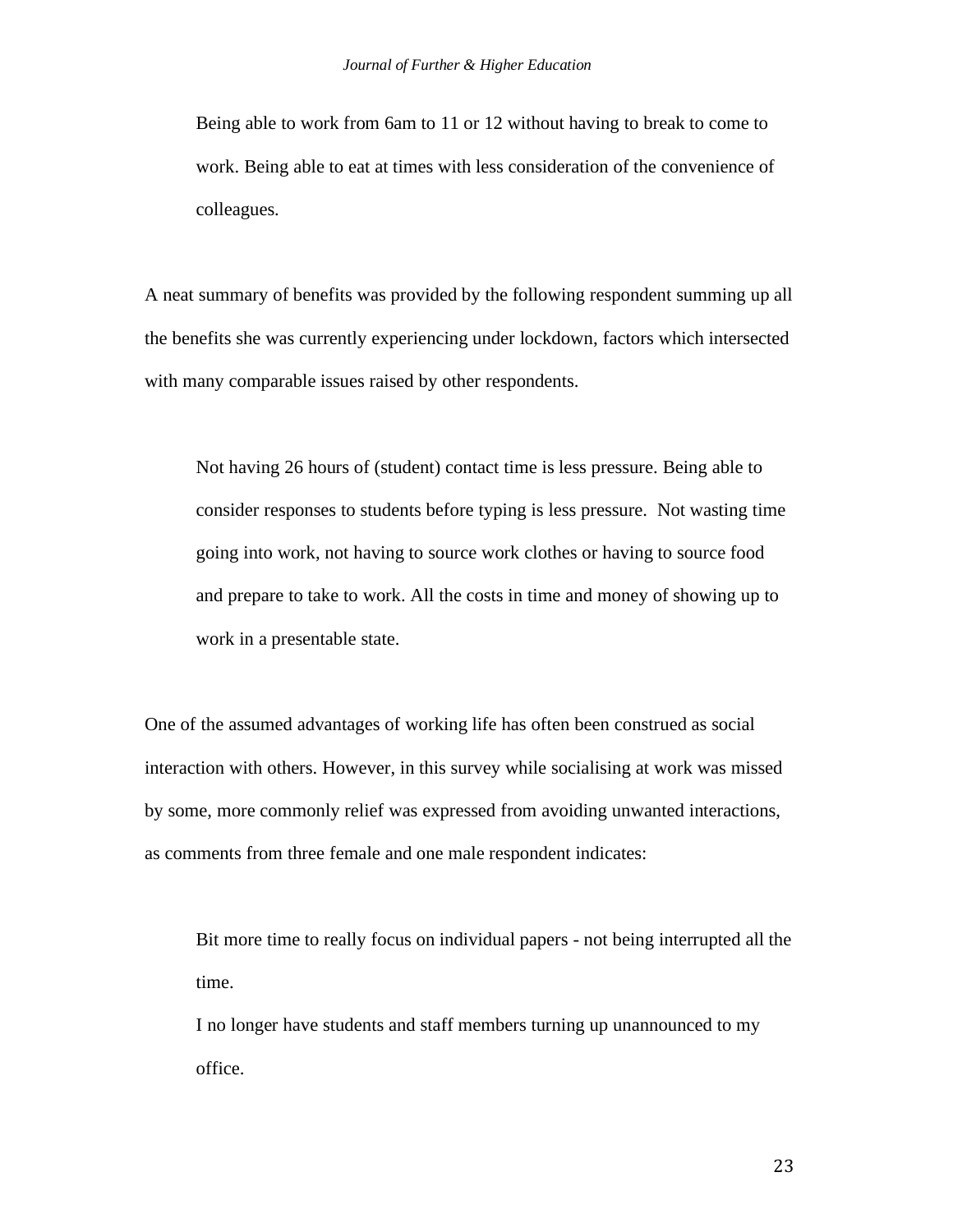Freedom from bullying colleagues.

I don't have to talk with colleagues. I can spend more time alone.

The professional work context may lead to the construction of supportive networks of like-minded colleagues, but arguably, this occurs not merely from serendipitous friendships but more likely as an intuitive flocking tactics taking the chill off indifferent, even antithetical work cultures and environments. It is evident from research literature that oppressive relationships of dominance and subordination, of command, control and compliance are commonplace experiences in HE (Erickson et al., 2020; Authors' Own, 2020)

#### **Imagining the new normal**

A reformation, reclamation or reconstitution of academic life is a rallying call in HE as a response to the perceived pervasive and insidious corporatisation of university life (Holmwood, 2014). The juddering halt of corporate machinery generated by lockdown appeared then to create a sudden and unfamiliar space for academics to start surveying the shape, mass and nature of academic work. However, in seeking to understand whether respondents wished for institutional change within HE, they were firstly asked to rate their level of concern (from 1=not a concern to 5=major concern) concerning the end of lockdown.

[Insert Table 4 here]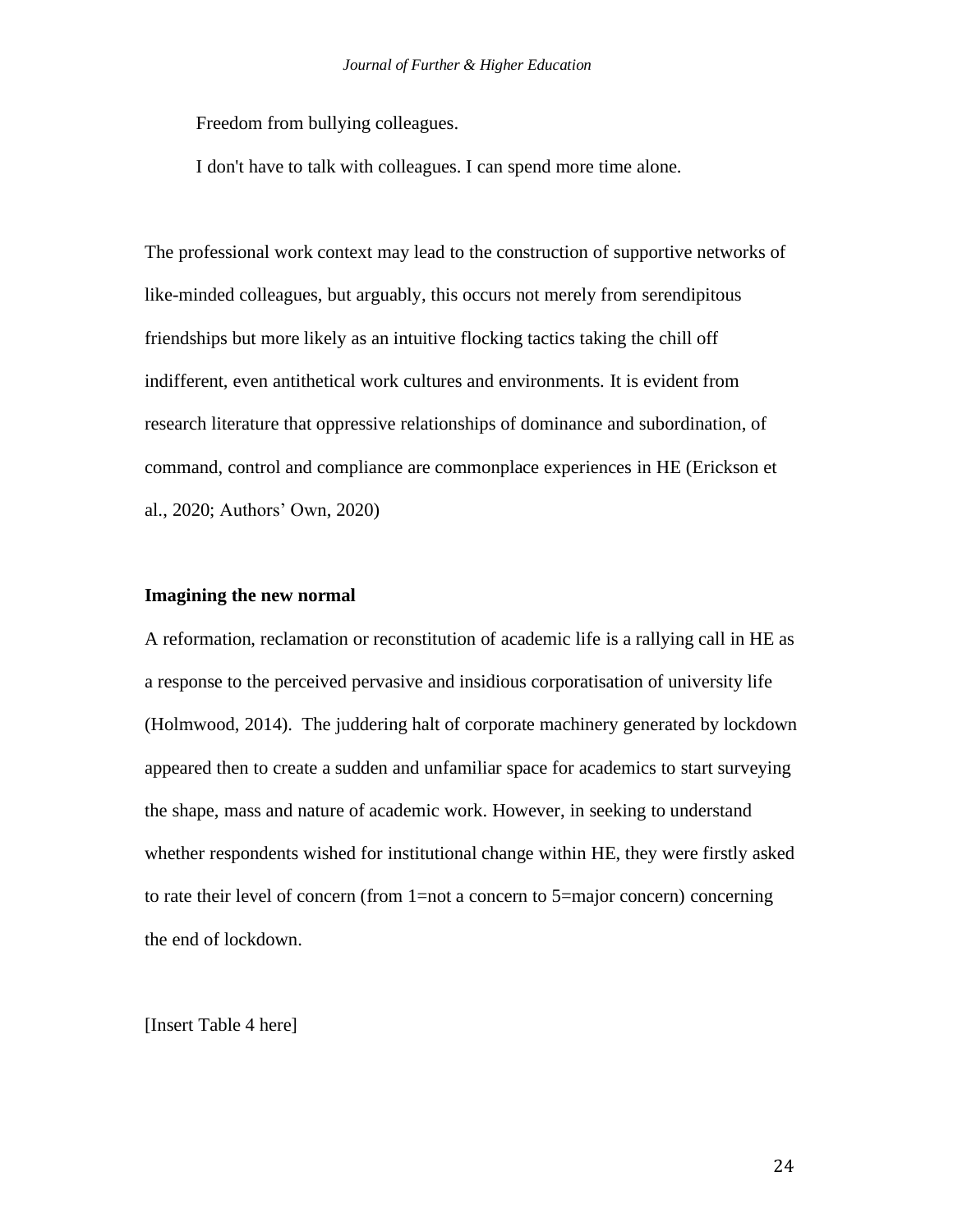Analysis indicates that there was no significant difference between male and female respondents concerning 'catching up with work in general' ( $U=1462$ , p=0.621), 'dealing with students' expectations' (U=1253, p=0.168), 'effects on mental health'  $(U=1261, p=0.130)$  and 'maintaining/finding work-life balance'  $(U=1358, p=0.379)$ . The latter received the highest mean ranking (Figure 1) for both male (4.00) and female respondents (4.12).

It became apparent in the qualitative comments that many respondents wanted a change to their institution regime. Diagram 1 indicates the most cited wishes by respondents in imagining a new academic 'normal where, for example, 39 respondents wished to continue working from home, which connects with the welcome commuting respite already discussed.

## [Insert Diagram 1 here]

For those for whom lockdown was proving less of a trial and more an adventure of discovery, the new 'normal' was visualised as one of exercising greater individual autonomy and thereby personal empowerment by being able to set one's own work tempo, place and priorities.

I like having the freedom of working when I want to... so if I want to start my day at 5pm and work until midnight, I can do that... I've worked in the middle of the night when I couldn't sleep and really enjoyed it; got so much done!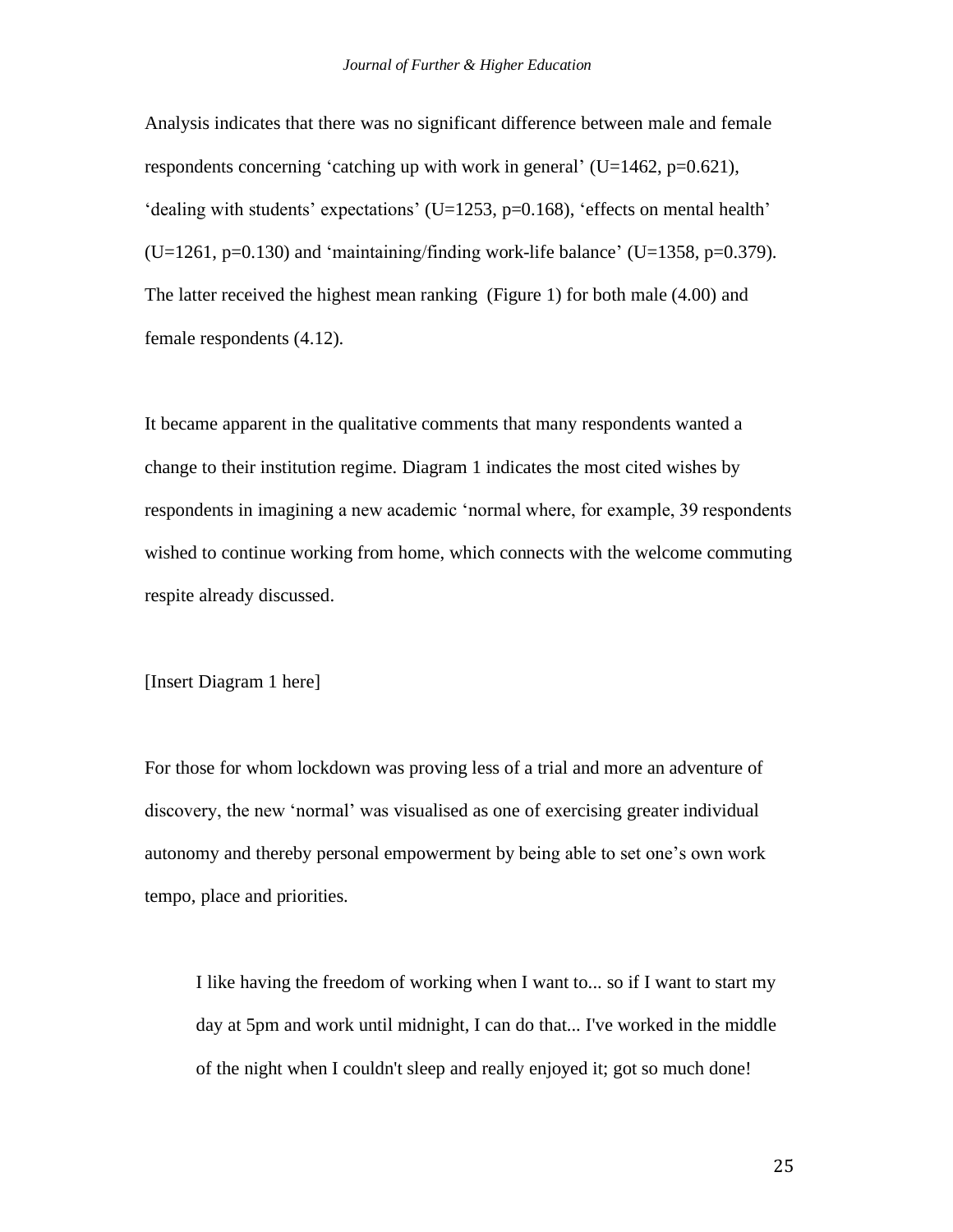Know it's not feasible long terms, but there is a freedom over my day... as long as I show up for teaching at allotted times... the rest of the time I can manage pretty successfully... and I can better fit in exercise and self care, which I was never able to do when I was AT work all the time.

The removal of bureaucratic baggage enabled the pared down essential elements of academic work to be newly appreciated, as noted by this female participant.

The change in the lack of meeting and bureaucracy has been a real eye-opener. As a programme leader I always knew that too much time was spent in meetings/doing pointless admin, but I really did not realise the full extent. To actually have time to do the important things: preparing teaching, supporting students and undertaking research has been a joy.

Time wasted in 'pointless' and proliferating meetings was also mentioned as a quintessentially unnecessary example of raison d'être administrative burdens, typifying the abnormalities of the former work-as-usual HE world, one that participants across gender stated they were glad to see the back of. To this end, online meetings were surprisingly popular because they were normally short, sharp and focused.

Online meetings: I wonder why we don't do more of these? They are more focused and more people attend and can engage.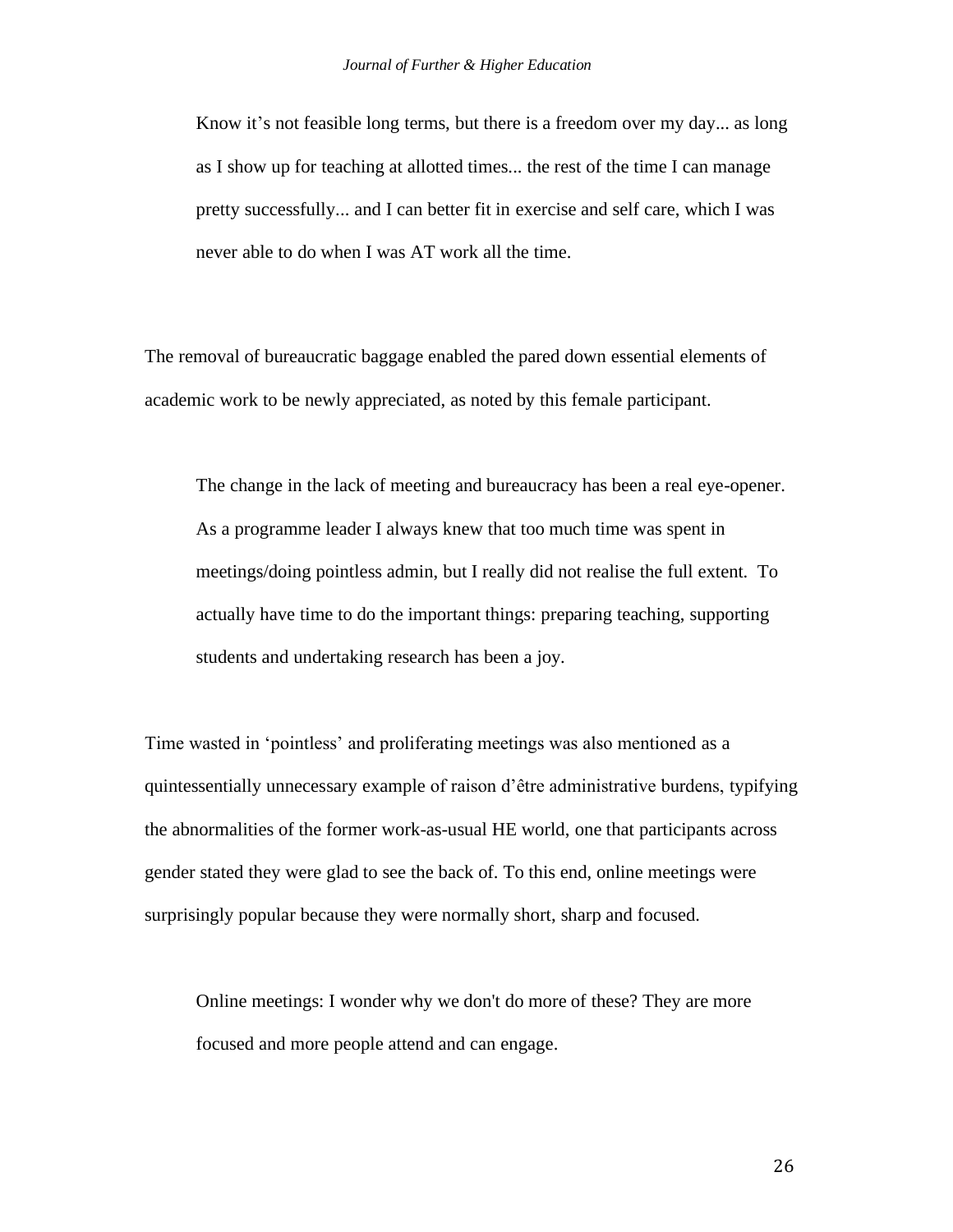Those who were able to squander less physical, mental and emotional energy in the new work context uncovered forgotten wells of intellectual creativity that were exhilarating for some and a profound relief for others, as these two participants, one female, one male report.

Thinking differently and increased innovatively. More agility and focus and a mindset that anything is possible!

More time to write papers. More time to take care of me and my mental health.

#### **Discussion**

The findings from this survey demarcate two particular, overlapping phenomena representing significant inequalities in contemporary UK HE. The first relates to career handicaps affecting women. Slow and unequal progression rates affecting women academics and associated gender pay gaps has been raised by several commentators over time (Authors' Own, 2019, 2018; Morley, 2013; O'Connor, 2015). Nonetheless in the sector robust, remedial action borne from genuine commitment to equality has yet to materialise. Here a number of important lessons for the HE sector arose from the study, with relevance across national boundaries.

#### **Lesson 1. The benefits of working from home**

This carries compound benefits to the majority of respondents who wished this to remain an option in the future, halting the corporate creep of place/space/time control,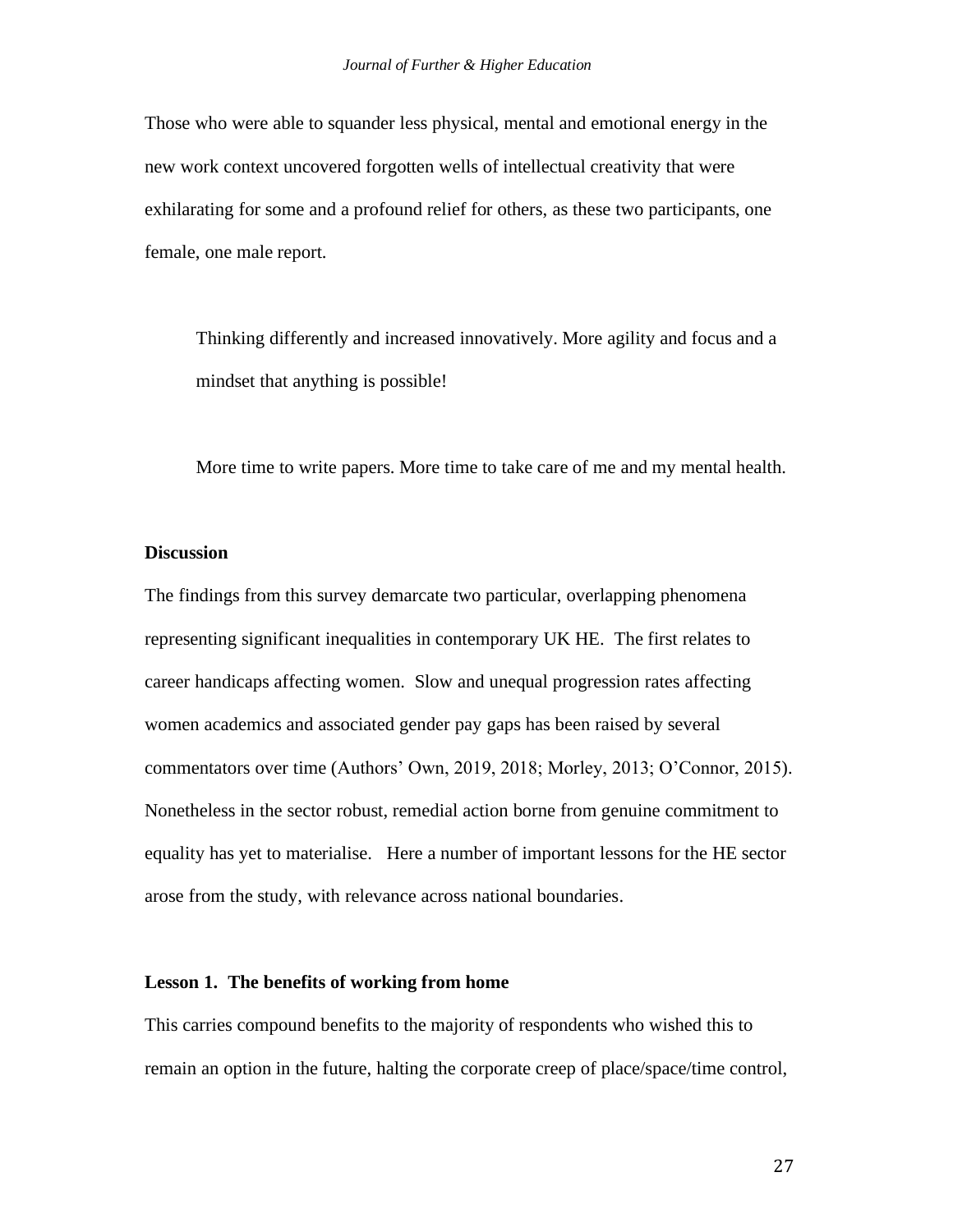typified by presenteeism, inadequate office spaces and uncomfortable/unhygienic facilities.

#### **Lesson 2. Addressing inequitable home-working conditions**

Nonetheless, working from home inherently raises spectres of negative and inequitable disparities, where, while some will subside, others will persist. Two non-exhaustive examples stand out:

י ברו<br>נקבל

- Reduced pressure in balancing family/work demands through the re-opening of nurseries/schools and residential/nursing homes, plus resumption of domiciliary care provision, day-care and other health/social care services.
- Inadequate home workspace and facilities may continue owing to financial and practical constraints, this may be particularly the case for academics in insecure employment.

Crucially, HEI are required to urgently support and accommodate those requiring suitable, external and safe office spaces and facilities.

## **Lesson 3. Addressing mixed attitudes towards online teaching**

Negative perceptions towards this related to the fast pace of demanded adjustments, sometimes under duress, and exacerbated by inexperience of software/tools along with inadequate personal equipment. Relevant training and the peer sharing of good practice may be beneficial to some staff, provided the existing and exacerbated time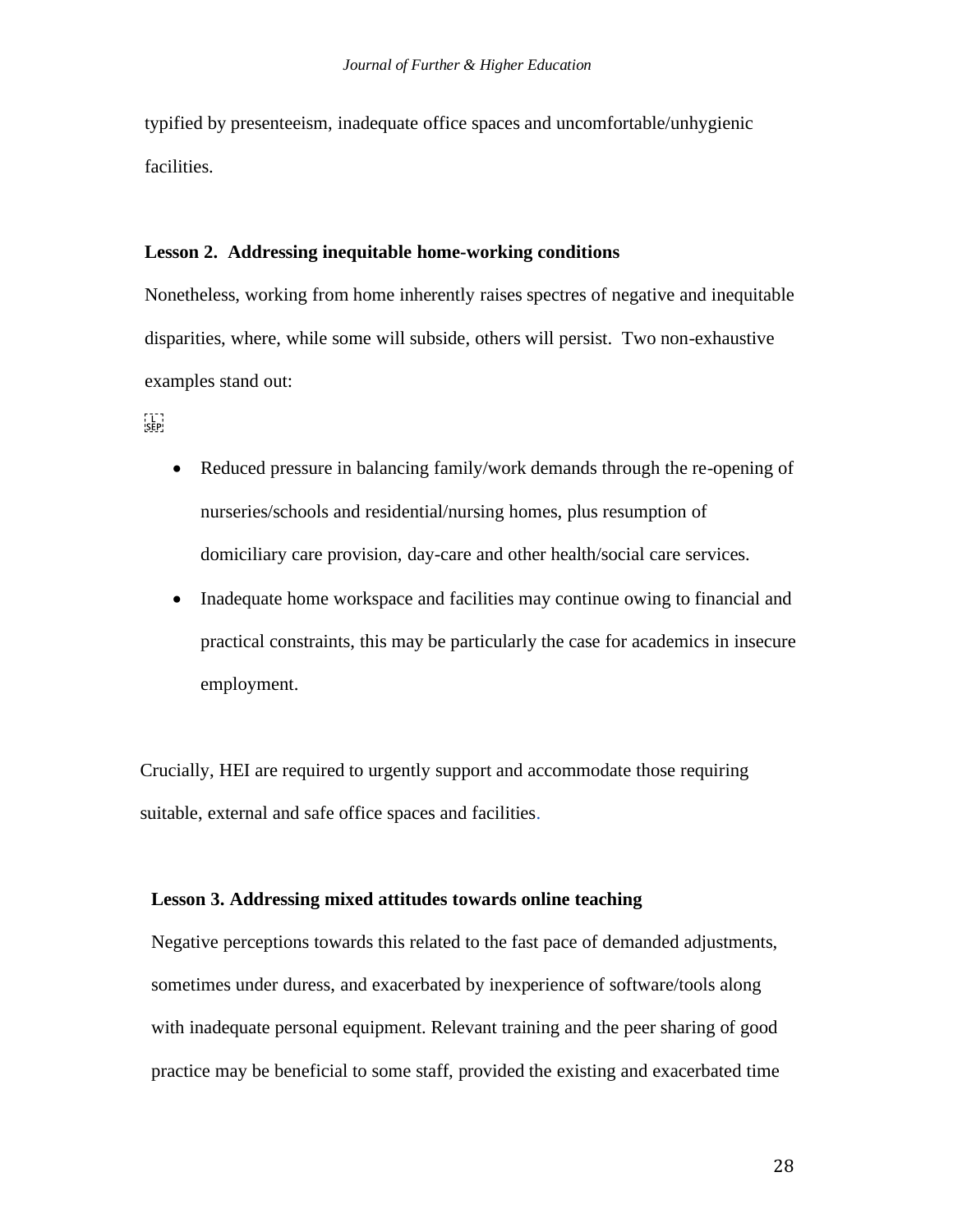poverty of academics is properly recognised and accommodated. Too often, in our experience, such training is not carried out by those acquainted with advanced pedagogy and who are little acquainted with the complex realities of HE.

#### **Lesson 4. New managerial responses to emerging and established inequities**

Providing specific support for those staff most negatively affected by the pandemic, should be prioritised for inequity reduction. The resulting short- and long-term impacts of lockdown on staff productivity, health and wellbeing need to be taken into consideration in appraisals and career progression decisions. This lesson anticipates with and connects to the congruent Universities UK (2020) response. Examples of fresh managerial approaches from our study include the principles of proactive planning, investing heavily in user-friendly technology and creating a culture of trust, which embraces individual initiative and is forgiving of failure. This means decisively moving away from punitive 'cultures of blame' that stifle innovation and punish initiative and risk-taking, which otherwise form precisely the kind of responsive agility required for managing academic life under lockdown.

#### **Lesson 5. Workloads and work-life balance post-lockdown**

In addition to addressing emerging inequities, this study indicates academic concern and opposition towards a possible 'return to normal work', particularly because this was accompanied by a fear of greatly increased workloads aimed at covering all the unmet tasks of the crisis-driven, previous academic year, while managing new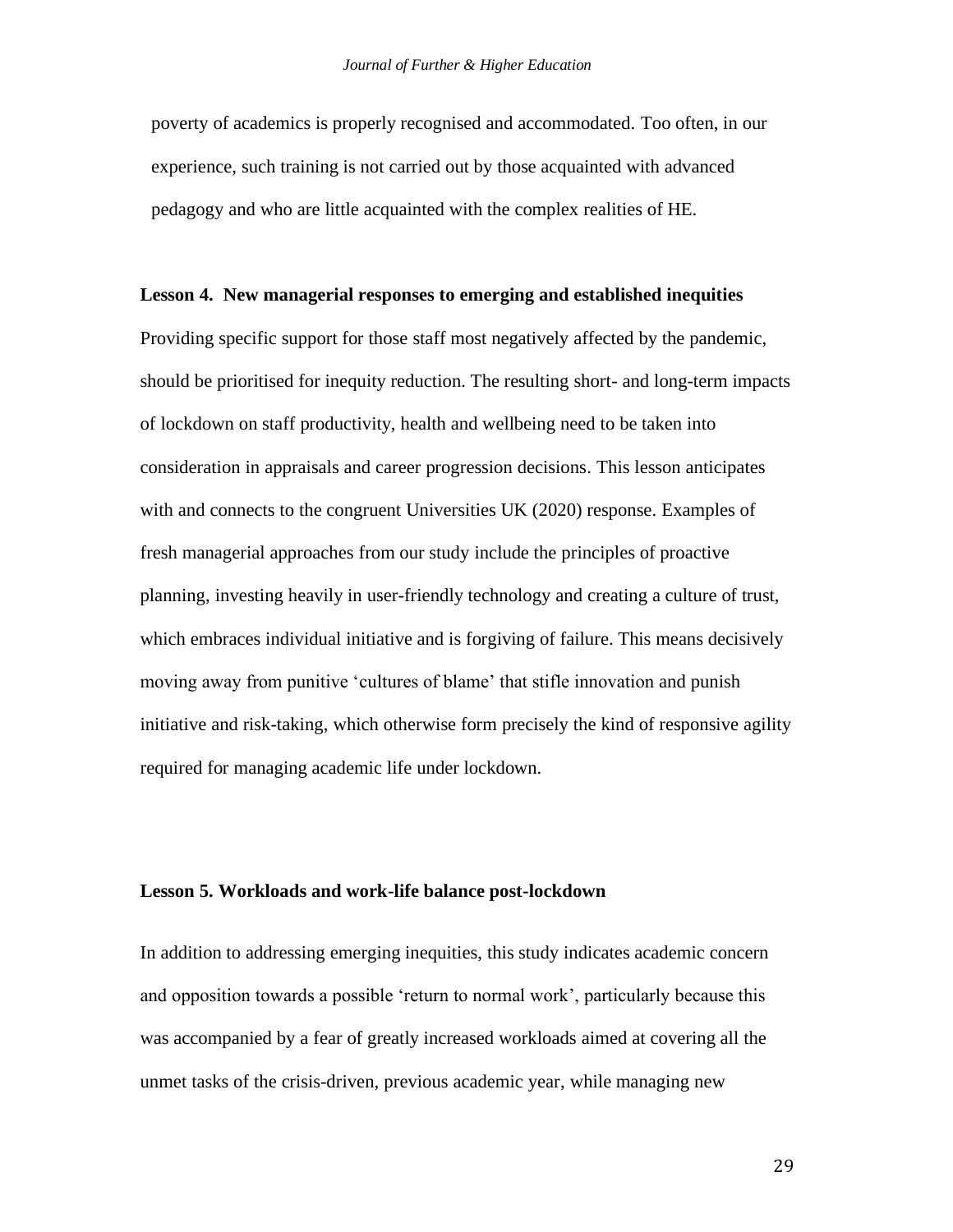demands and uncertainties. Strong caveats oppose a 'business as usual' fallback mentality or the managerial imposition of burdensome new 'normals' which unreasonably rely on the self-regulating worker to unfairly shoulder the problems and failures of HEI.

**Lesson learned 6.** Improving 'cascaded' communication to students

Social distancing **'**chops-and-changes' to student management in the face of institutional desperation to maintain student tuition fee incomes and good student evaluations, generate a high volume of confusing and contradictory messages. Our findings suggest that these problems are being devolved down the chain of command to coalface academics, who seem to be spending a disproportionate amount of their time dealing with student anxieties and queries, often related to issues beyond individual/departmental control. University Leadership groups need to embrace corporate accountability in owning and delivering communiqués through the development of centralised and standardised communications.

#### **Lesson 7. Co-constructing the 'new normal'**

Who shapes the 'new normal' could become merely another exercise in hegemonic, corporate control. Our respondents indicate that they were keen that their established expertise and new experiential knowledge informed any new institutional 'normal'. Institutional working groups composed of such individuals, along with university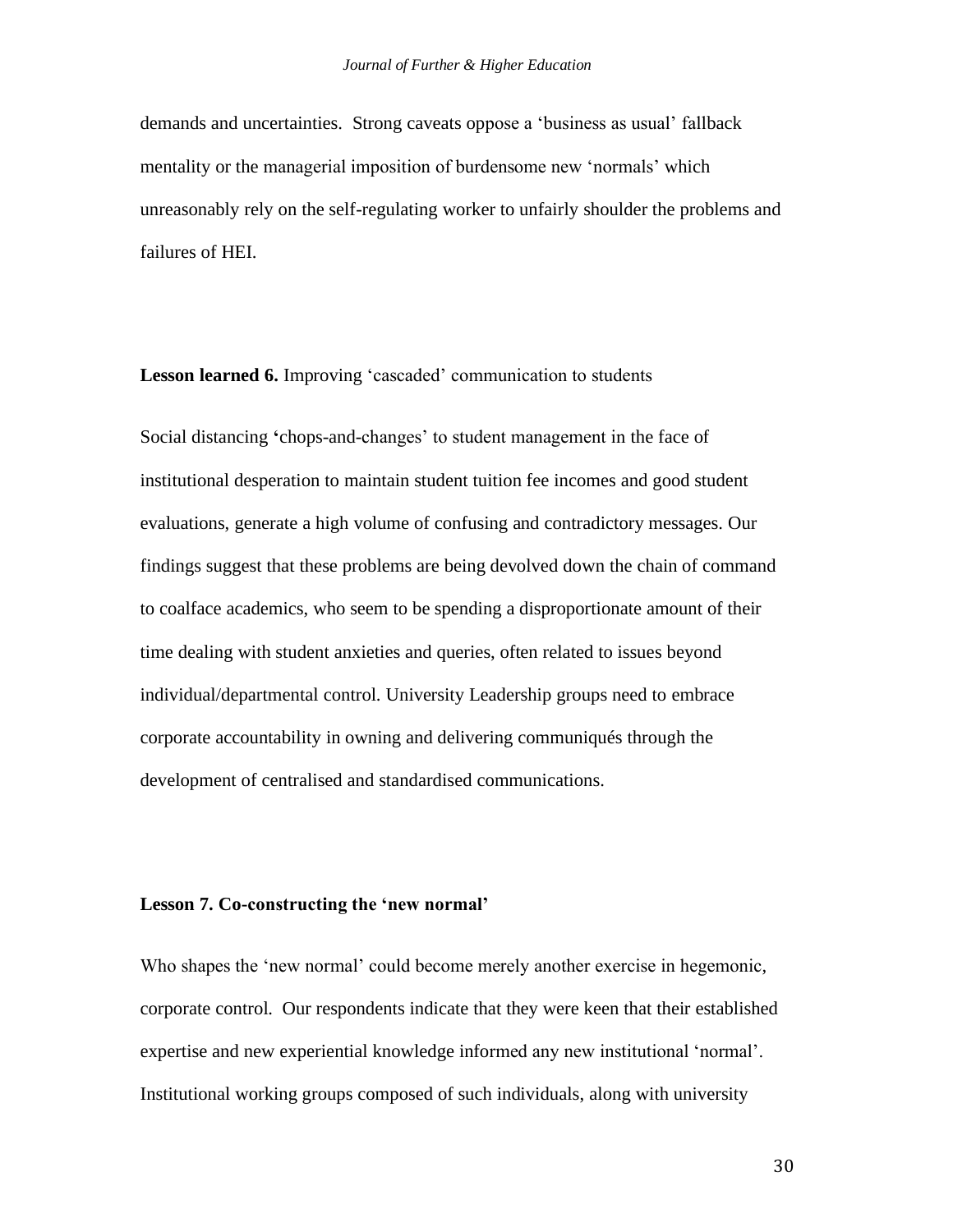management and Union representatives could meaningfully co-create this new entity embedded with effective strategies to reduce emerging and long-standing inequities. This initiative needs to cultivated from the grassroots up, cutting across career levels, and strongly affirmative of recognised differences and needs, be they gendered or other, as illuminated by these emerging research findings.

The unique circumstances of lockdown have magnified formerly less visible gendered disparities between genders in terms of work-life balance and career opportunities. Emerging data from other sources indicates that lockdown has accentuated the handicapping of women academics and the contrasting acceleration of male colleagues. Findings from this study illuminate some of the reasons why this is the case. Gender normative beliefs and practices regarding women's subordinated position in terms of primary roles and responsibilities remain socially hard-wired as enduring, normatively constructed notions of gender. All academics are evaluated, rewarded or overlooked, according to institutional standards that fail abjectly to recognise these gendered differences and are thus deeply unfair (Ward and Wendel, 2016). These standards are unlikely to be overturned while they support the existing, gendered status quo of superior and subordinated positionality in HE.

Probert's (2005) argument that inequalities relate to women's personal choices serves to exonerate HEI from accusations of continuing gender bias disfavouring women's careers, owing to reinforced, masculinised patterns of work (Pascall, 2012, Eddy and Ward, 2015). Institutional playing fields blind to significant disadvantages among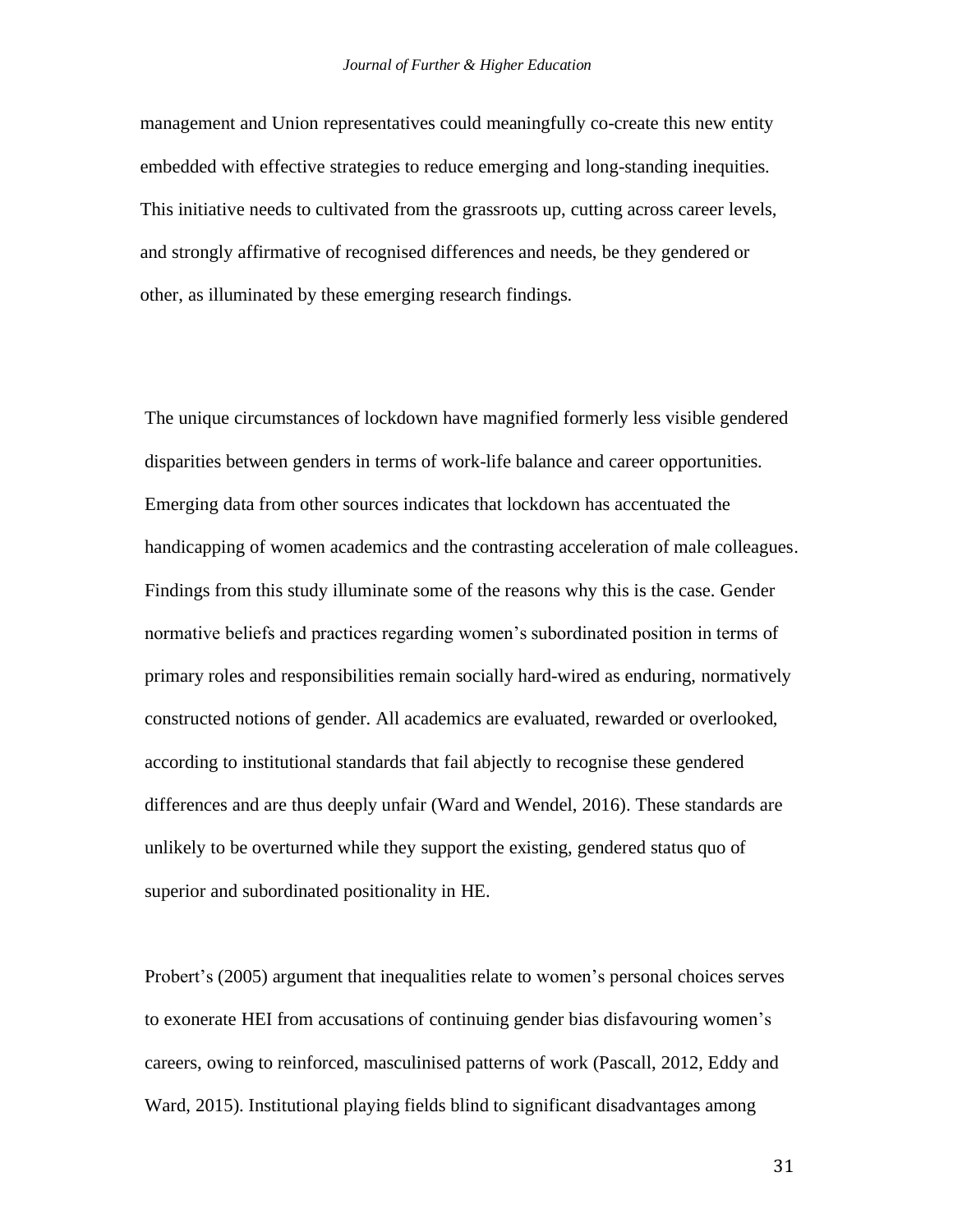players, merely collude with existing power imbalances. Instead institutional reflexivity is needed to understand how private domains can be politically gendered arenas that exacerbate inequalities in the workplace. Such learning is needed to effect any authentic change for gendered social justice in HE.

#### **Conclusion**

Our data points to the decided turn towards the bureaupathology of corporatisation inexorably shaping the UK sector (Kowalewski, 2012); and is correlated with increasing mental health problems among academics owing to unprecedented work demands (Morrish, 2019). Work pressures, which additionally focus on abstract metrics and measurements (O'Neill, 2014; Gill, 2009), confirm that a dehumanising instrumentalism is the paramount institutional objective to which the staff are expected to regulate themselves for compliance (Erickson et al., 2020).

Lockdown appeared at times to provide q sharp discontinuation of this mechanism, thrusting individuals into another mode of being, which was experienced by some as re-humanising, emancipatory and rich with creative potential; for others this proved the reverse. Yet shared respondent trepidations of a return to 'business-as-usual act as a timely warning. Just as the natural world began to flourish during this extraordinary time of lockdown, some academics rediscovered their own meaningful and creative equilibrium, which had been submerged under the oppressive weight of neoliberal HE ethos. Yet, many others, particularly academic mothers of young children and those with others with newly unsupported care duties, found this burden greatly increased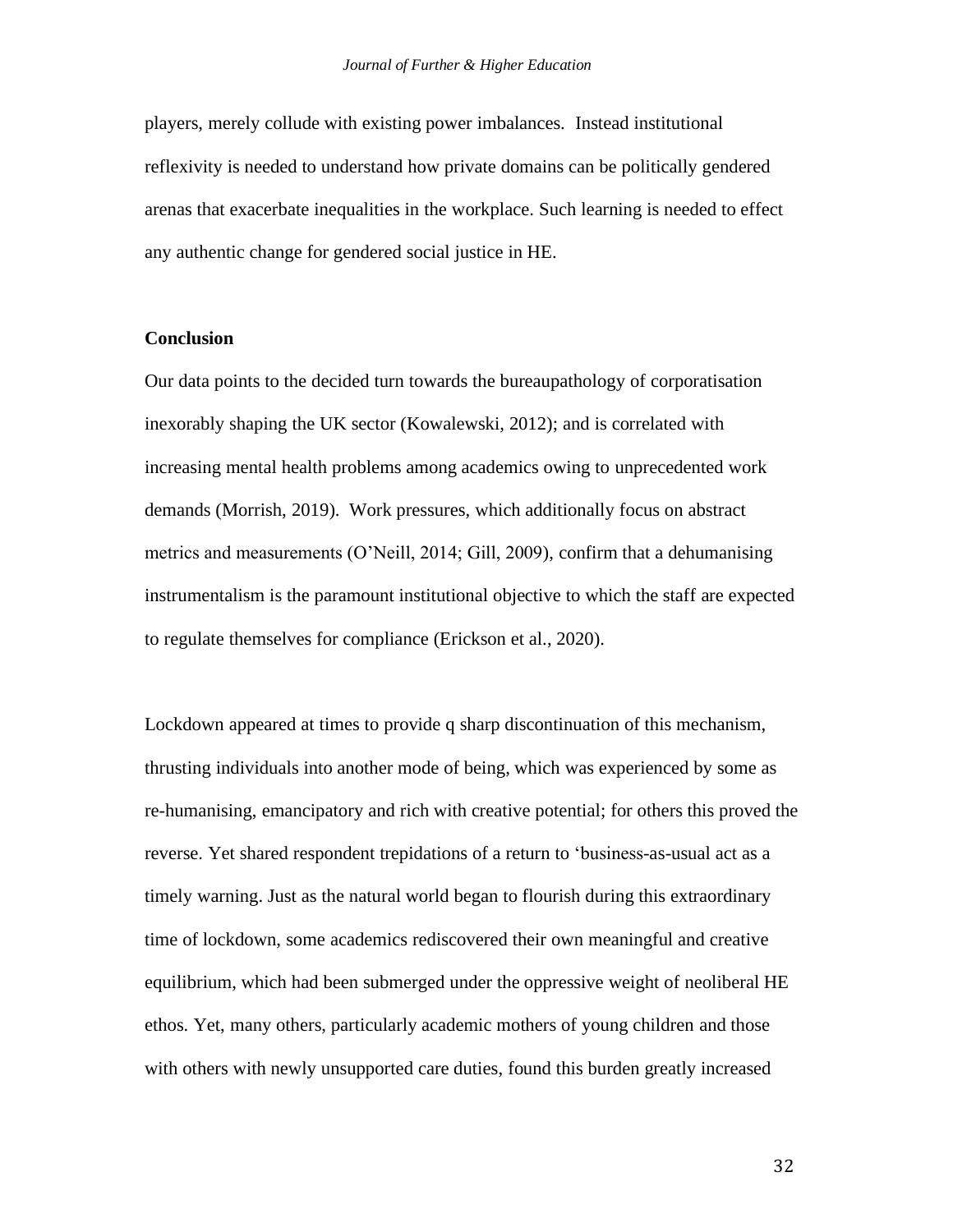under multiple and unshared repercussions of lockdown. As we write, however, nature is once again cowed by the return of the relentless human world; and in the academy the old abnormalities and dysfunctions are beginning to reassert themselves.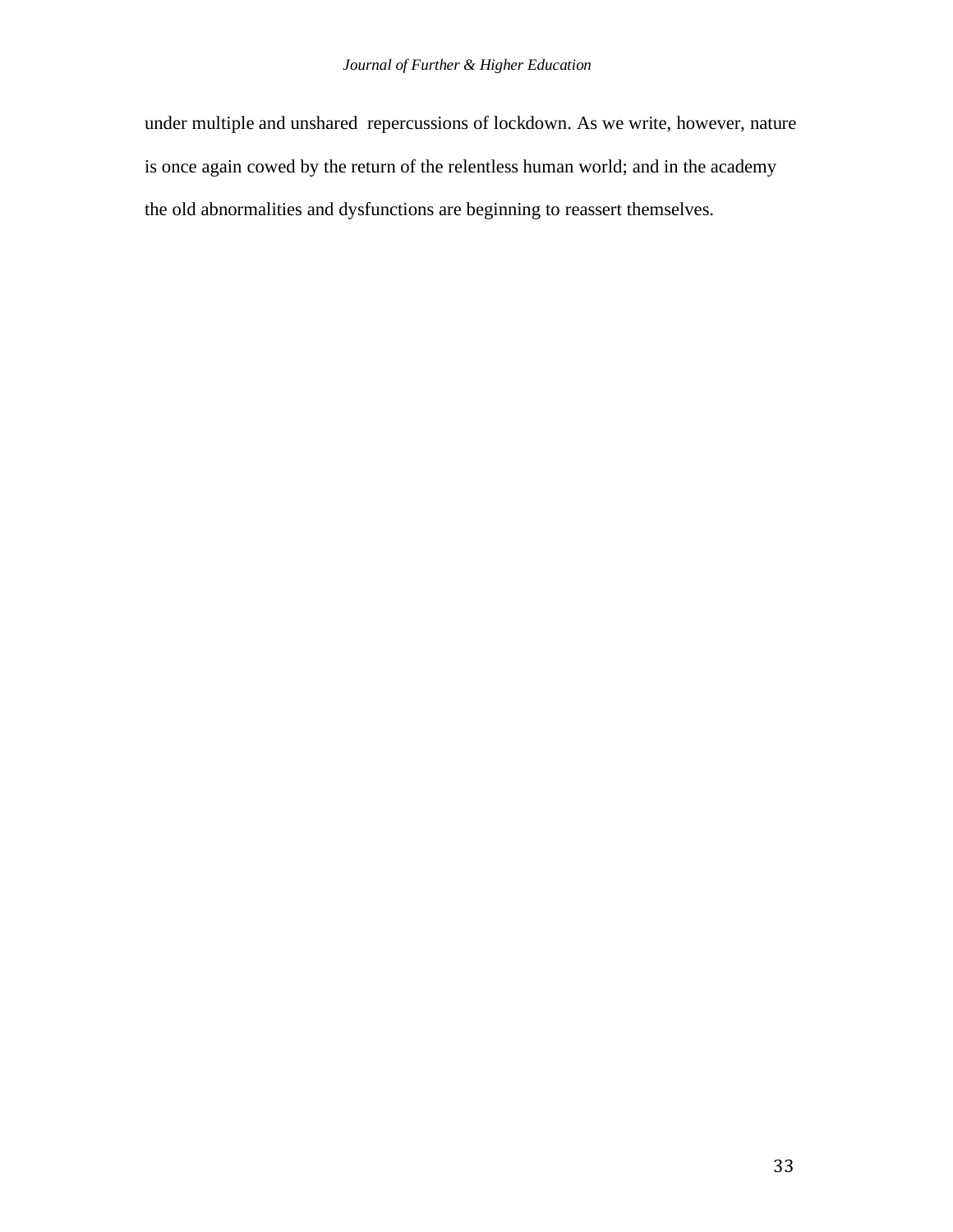#### **References**

Advance HE (2020) Equality in Higher Education: Statistical Report 2019,available at [https://www.advance-he.ac.uk/knowledge-hub/equality](https://eur02.safelinks.protection.outlook.com/?url=https%3A%2F%2Fwww.advance-he.ac.uk%2Fknowledge-hub%2Fequality-higher-education-statistical-report-2019&data=02%7C01%7Cscrabtree%40bournemouth.ac.uk%7Cfa2c82aa9cea4467589d08d861fa7df3%7Cede29655d09742e4bbb5f38d427fbfb8%7C0%7C0%7C637367075767875839&sdata=oP9RTGaJ5MD5ONBAoPBM6ckxwDtZz7P%2B%2FFBKk1QKBH8%3D&reserved=0)[higher-education-statistical-report-2019](https://eur02.safelinks.protection.outlook.com/?url=https%3A%2F%2Fwww.advance-he.ac.uk%2Fknowledge-hub%2Fequality-higher-education-statistical-report-2019&data=02%7C01%7Cscrabtree%40bournemouth.ac.uk%7Cfa2c82aa9cea4467589d08d861fa7df3%7Cede29655d09742e4bbb5f38d427fbfb8%7C0%7C0%7C637367075767875839&sdata=oP9RTGaJ5MD5ONBAoPBM6ckxwDtZz7P%2B%2FFBKk1QKBH8%3D&reserved=0)

Agarwal, P. (2020) Tips on working at home with children, *Times Higher Education*, March 19, 2020. https://www.timeshighereducation.com/blog/tips-working-homechildren

Ashencaen Crabtree, S., Hemingway, A., Sudbury, S., Quinney, A. Hutchings, M.,

Esteves, L., Thompson, S., Jacey, H., Diaz, A., Bradley, P., Hall, J., Board, M,

Feigenbaum, A. Brown, L., Heaslip, V. and Norton, L. (2020) Donning the 'slow

professor": A feminist action research project. *Radical Teacher,* 

http://radicalteacher.library.pitt.edu No. 116. DOI 10.5195/rt.2020.647

Ashencaen Crabtree, S. and Shiel, C. (2019). 'Playing mother': channelled careers and the construction of gender in academia. *Sage Open,* 

<https://journals.sagepub.com/doi/10.1177/2158244019876285>

Ashencaen Crabtree, S. and Shiel, C. (2018) Loaded dice: Games playing and the gendered barriers of the academy. *Education and Gender*, https://www.tandfonline.com/doi/full/10.1080/09540253.2018.1447090

Buckee, C., Hedt-Gauthjer, B., Mahmud, A., Martinez, P., Tedijanto, C., Murrah, M., Khan, R. et al. (2020) Women in science are battling both Covid-19 and the patriarchy, *Times Higher Education*, May 15 2020. Available at: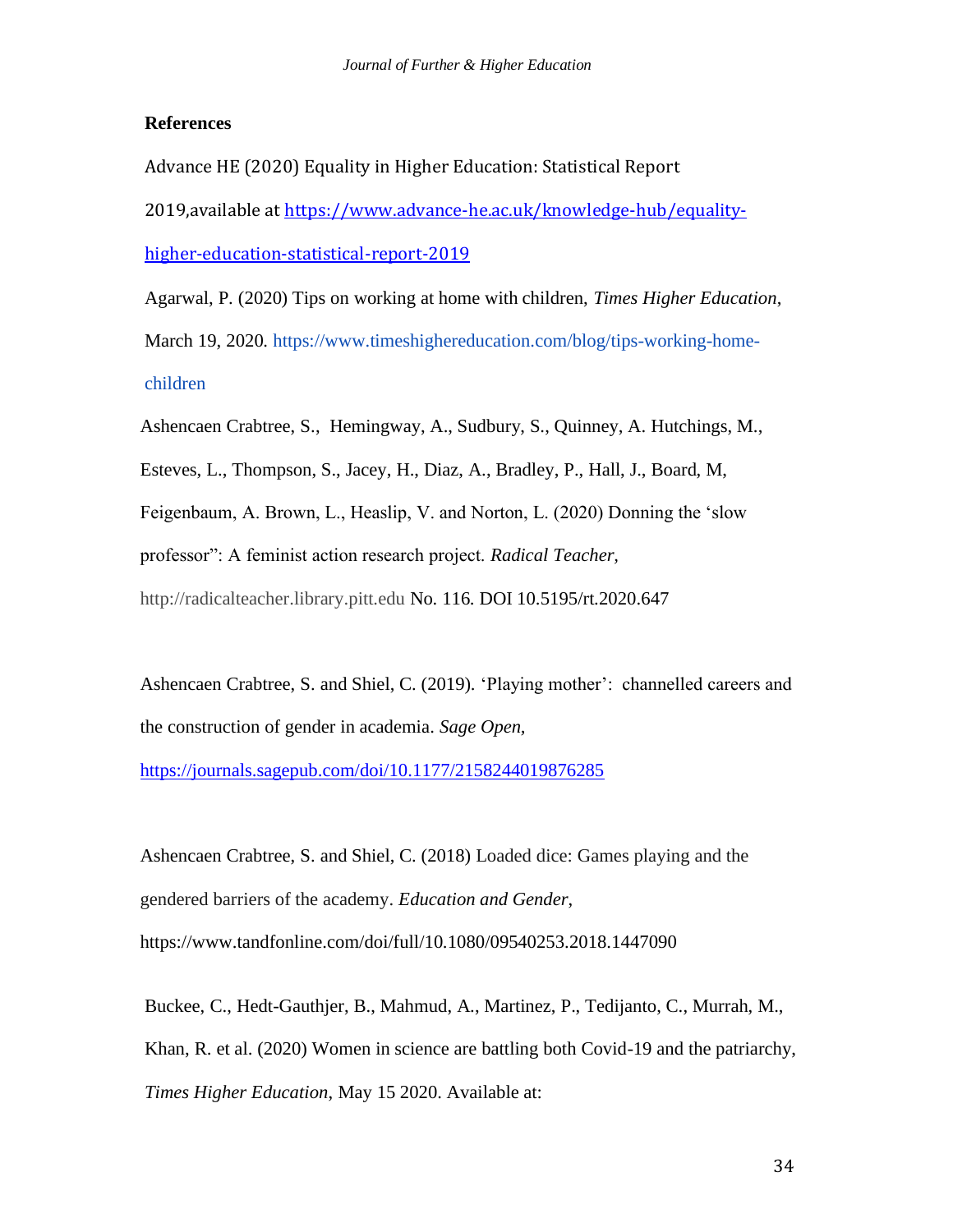[https://www.timeshighereducation.com/blog/women-science-are-battling-both-covid-](https://www.timeshighereducation.com/blog/women-science-are-battling-both-covid-19-and-patriarchy)[19-and-patriarchy](https://www.timeshighereducation.com/blog/women-science-are-battling-both-covid-19-and-patriarchy) [Accessed May 20, 2020].

Criado Perez, C. (2019) *Invisible Women*. London: Vintage.

Devine, N., Stewart, G. and Benade, L. (2020) Access Denied: Academic life under lockdown. *New Zealand Journal of Educational Studies*, 55: 1-3. https://doi.org/10.1007/s40841-020-00170-4

ECDC (European Centre for Disease Prevention and Control) (2020) Covid-19 situation update worldwide as of 24 September 2020, Available at <https://www.ecdc.europa.eu/en/geographical-distribution-2019-ncov-cases> [Accessed 25 September 2020]

Erickson, M., Hanna, P. and Walker, C. (2020). The UK higher education senior management survey: a statactivist response to managerialist governance, *Studies in Higher Education*, DOI: 10.1080/03075079.2020.1712693

Eddy, P.L. and Ward, K. (2015) 'Lean In or Opt Out: Career pathways of academic women', Change: The Magazine of Higher Learning, 47(2): 6-13.

Fazackerley, A. (2020) Women's research plummets during lockdown – but articles from men increase, Guardian, 12 May. Available at:

[https://www.theguardian.com/education/2020/may/12/womens-research-plummets-](https://www.theguardian.com/education/2020/may/12/womens-research-plummets-during-lockdown-but-articles-from-men-increase)

[during-lockdown-but-articles-from-men-increase](https://www.theguardian.com/education/2020/may/12/womens-research-plummets-during-lockdown-but-articles-from-men-increase) [Accessed 12 May 2020]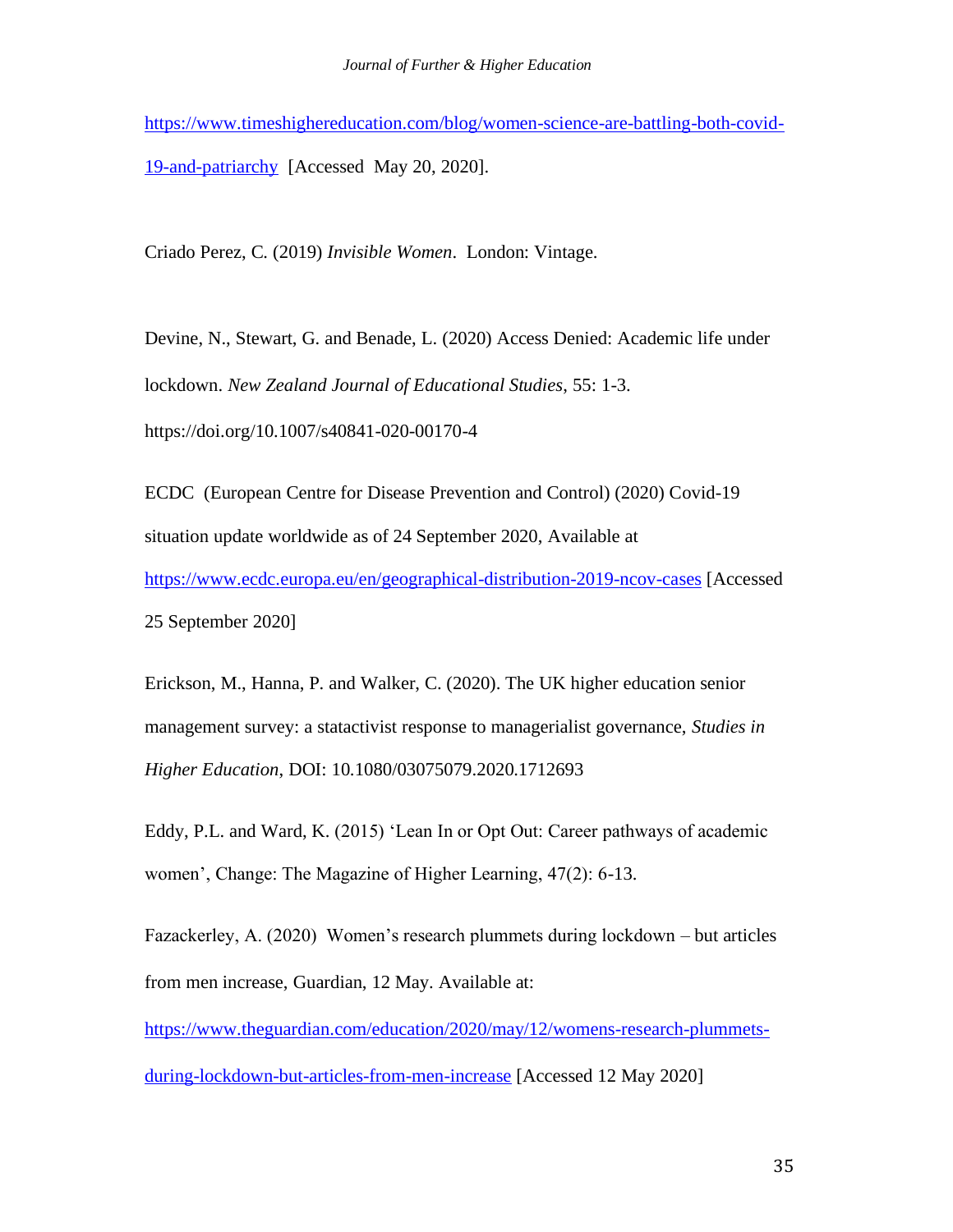Ferguson, D. (2020) 'I feel like a 1950s housewife': How lockdown has exposed the gender divide. *Guardian*, 20 May, Available at:

[https://www.theguardian.com/world/2020/may/03/i-feel-like-a-1950s-housewife-how](https://www.theguardian.com/world/2020/may/03/i-feel-like-a-1950s-housewife-how-lockdown-has-exposed-the-gender-divide)[lockdown-has-exposed-the-gender-divide](https://www.theguardian.com/world/2020/may/03/i-feel-like-a-1950s-housewife-how-lockdown-has-exposed-the-gender-divide) [Accessed 8 July 2020]

Fotinha, R., Easton, S and Van Laar, D. (2019) Overtime and quality of working life in academics and nonacademics: The role of perceived work-life balance, *International Journal of Stress management*, 26(2), 173-183, http://dx.doi.org/10.1037/str0000067.

Gill, R (2009) Breaking the silence: The hidden injuries of neo-liberal academia in Ryan-Flood, RR and Gill, R. (eds.) *Secrecy and Silence in the Research Process: Feminist Reflections*. London: Routledge, 39-55.

Inman, P. (2020) UK economy likely to suffer word Covid-19 damage, says OECD *Guardian*, 10 June. Available at:

[https://www.theguardian.com/business/2020/jun/10/uk-economy-likely-to-suffer](https://www.theguardian.com/business/2020/jun/10/uk-economy-likely-to-suffer-worst-covid-19-damage-says-oecd)[worst-covid-19-damage-says-oecd](https://www.theguardian.com/business/2020/jun/10/uk-economy-likely-to-suffer-worst-covid-19-damage-says-oecd) [Accessed 8 July 2020]

Jakubiec, B.A.E. (2015) Academic Motherhood: 'Silver linings and clouds', *Antistasis*, 5 (2) 42-49.

Kowalewski, D. (2012) Organizational soul-thieves: A shamanic take on bureaupathology, *The Journal of Transpersonal Psychology*, 44(2), 164-181.

Lynch, K., Grummel, B. and Devine, D.(2012) *New Managerialism in Education: Commercialization, Carelessness and Gende*r. Houndsmill Basingstoke: Palgrave MacMillan.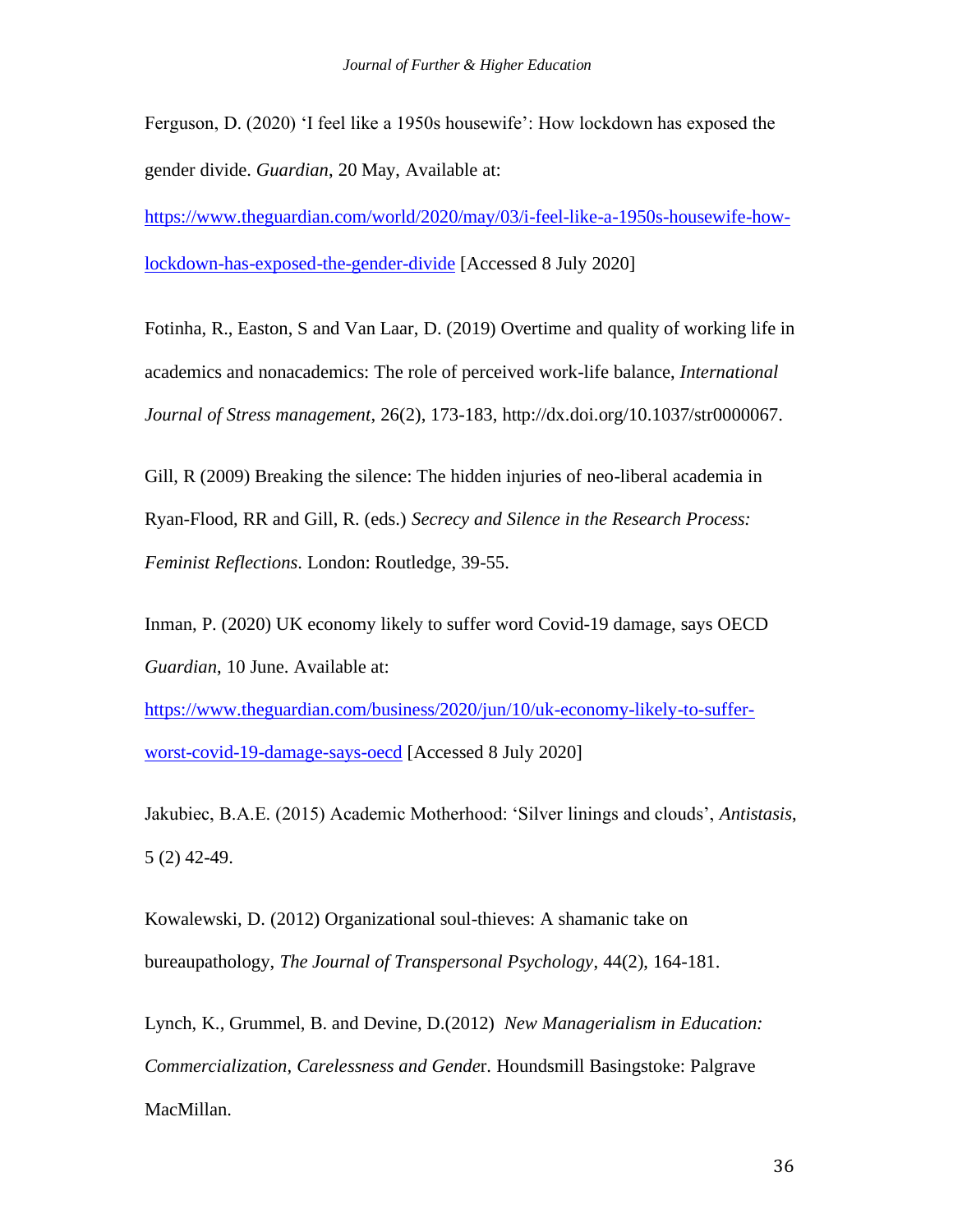Matthews, D. (2020) Pandemic lockdown holding back female academics, data show.

Times Higher Education, June 25, Available at:

[https://www.timeshighereducation.com/news/pandemic-lockdown-holding-back](https://www.timeshighereducation.com/news/pandemic-lockdown-holding-back-female-academics-data-show)[female-academics-data-show](https://www.timeshighereducation.com/news/pandemic-lockdown-holding-back-female-academics-data-show) [Accessed 21 September 2020].

Morley, L. (2013) The rules of the game: women and the leaderist turn in higher education, *Gender and Education*, 25(1), 116–

131,http://dx.doi.org/10.1080/09540253.2012.740888

Morrish, L. (2019) Pressure Vessels: The epidemic of poor mental health among higher education staff. *Higher Educational Policy Institute*. Available at: https://www.hepi.ac.uk/wp- content/uploads/2019/05/HEPI-Pressure-Vessels-Occasional-Paper-20.pdf. [Accessed: 17 September 2019].

Naughton, J. (2020) When Covid-19 has done with us, what will be the new normal? April 20. Guardian (Available at)

[https://www.theguardian.com/commentisfree/2020/apr/18/when-covid-19-has-done](https://www.theguardian.com/commentisfree/2020/apr/18/when-covid-19-has-done-with-us-what-will-be-the-new-normal)[with-us-what-will-be-the-new-normal](https://www.theguardian.com/commentisfree/2020/apr/18/when-covid-19-has-done-with-us-what-will-be-the-new-normal) [Accessed 19 June 2020]

Nippert-Eng, C.E. (1996) *Home and Work*. Chicago: University of Chicago Press.

O'Neill, M. (2014) The slow university: Work, time and well- being, *Forum: Qualitative Social Research*, 15(3), Art. 14, http://nbn-resolving.de/urn:nbn:de:0114 fqs1403146.

Pascall, G. (2012) *Gender Equality in the Welfare State*. Bristol: Policy Press.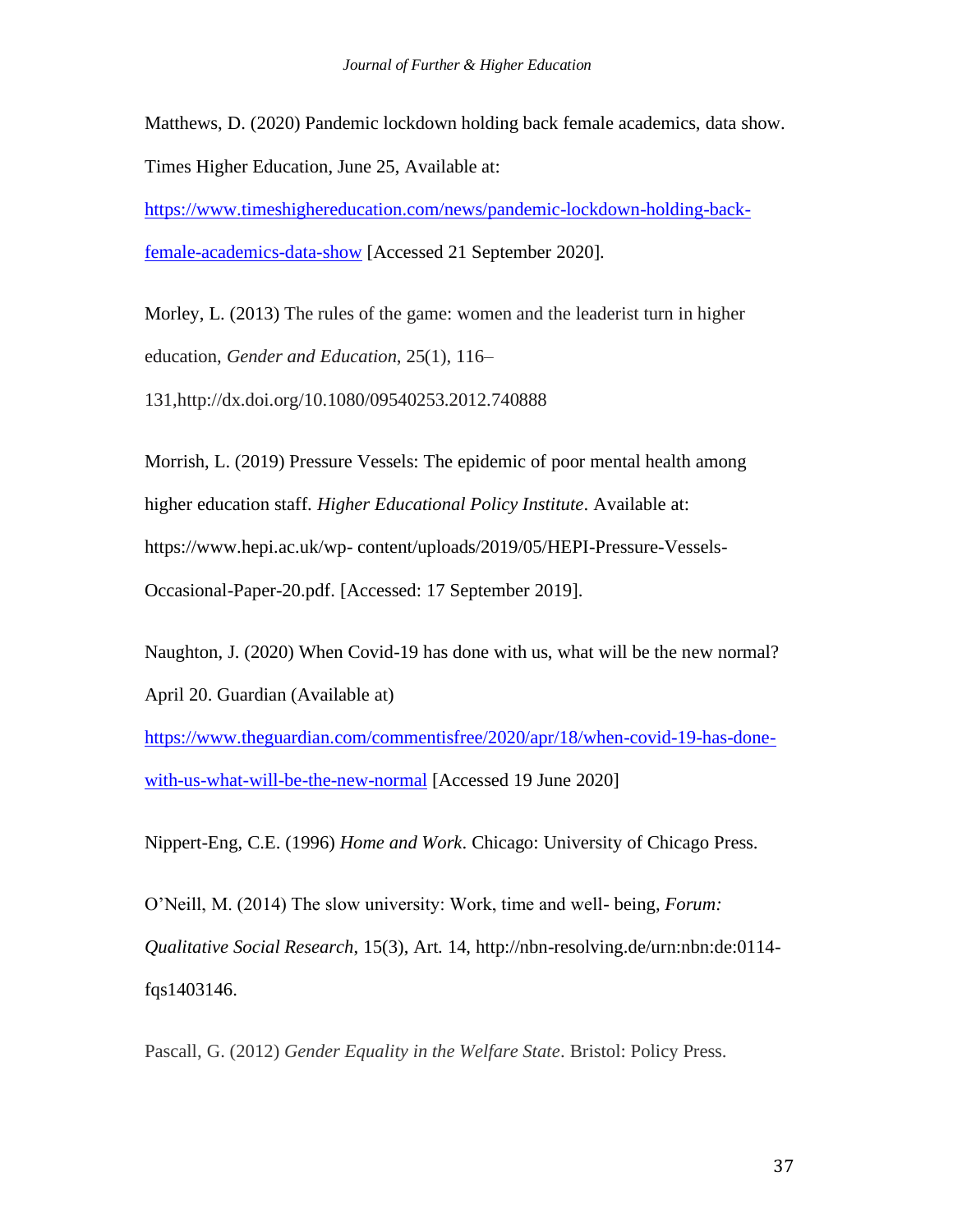Probert, B. (2005) 'I Just Couldn't Fit It In': Gender and Unequal Outcomes in Academic <sup>[11</sup>]Careers, *Gender, Work and Organization* 12 (1): 50–72. doi: 10.1111/j.1468-0432.2005.00262.x 

Savigny, H. (2020) Hurray for the patriarchy, *Transforming Society,* 24 June 2020, Available at [http://www.transformingsociety.co.uk/.](http://www.transformingsociety.co.uk/) [Accessed 24 June 2020]

Savitsky, B., Findling, Y., Ereli, A. and Hendel, T. (2020) Anxiety and coping strategies among nursing students during the covid-19 pandemic, *Nurse Education in Practice* https://doi.org/10.1016/j.nepr.2020.102809

Skidmore, C. (2020) If universities shift online, we risk more poorer students dropping out, Guardian, May 4 2020. Available at

https://www.theguardian.com/education/2020/may/04/if-universities-shift-online-werisk-more-poorer-students- dropping-out [Accessed 2 May 2020]

Theroux, M. (2020) The end of coronavirus: What plague literature tells us about our future, *Guardian*, 1 May 2020. Available at

[https://www.theguardian.com/books/2020/may/01/the-end-of-coronavirus-what](https://www.theguardian.com/books/2020/may/01/the-end-of-coronavirus-what-plague-literature-tells-us-about-our-future)[plague-literature-tells-us-about-our-future](https://www.theguardian.com/books/2020/may/01/the-end-of-coronavirus-what-plague-literature-tells-us-about-our-future) [Accessed 1 May 2020]

Toffoletti, K.,and Starr, K. (2016) Women Academics and Work-Life Balance: Gendered Discourses, *Gender, Work & Organization* 23 (5): 489–504.

Universities UK (2020) *Coronavirus (Covid-19).* Available at: <https://www.universitiesuk.ac.uk/covid19> [Accessed 25 September 2020].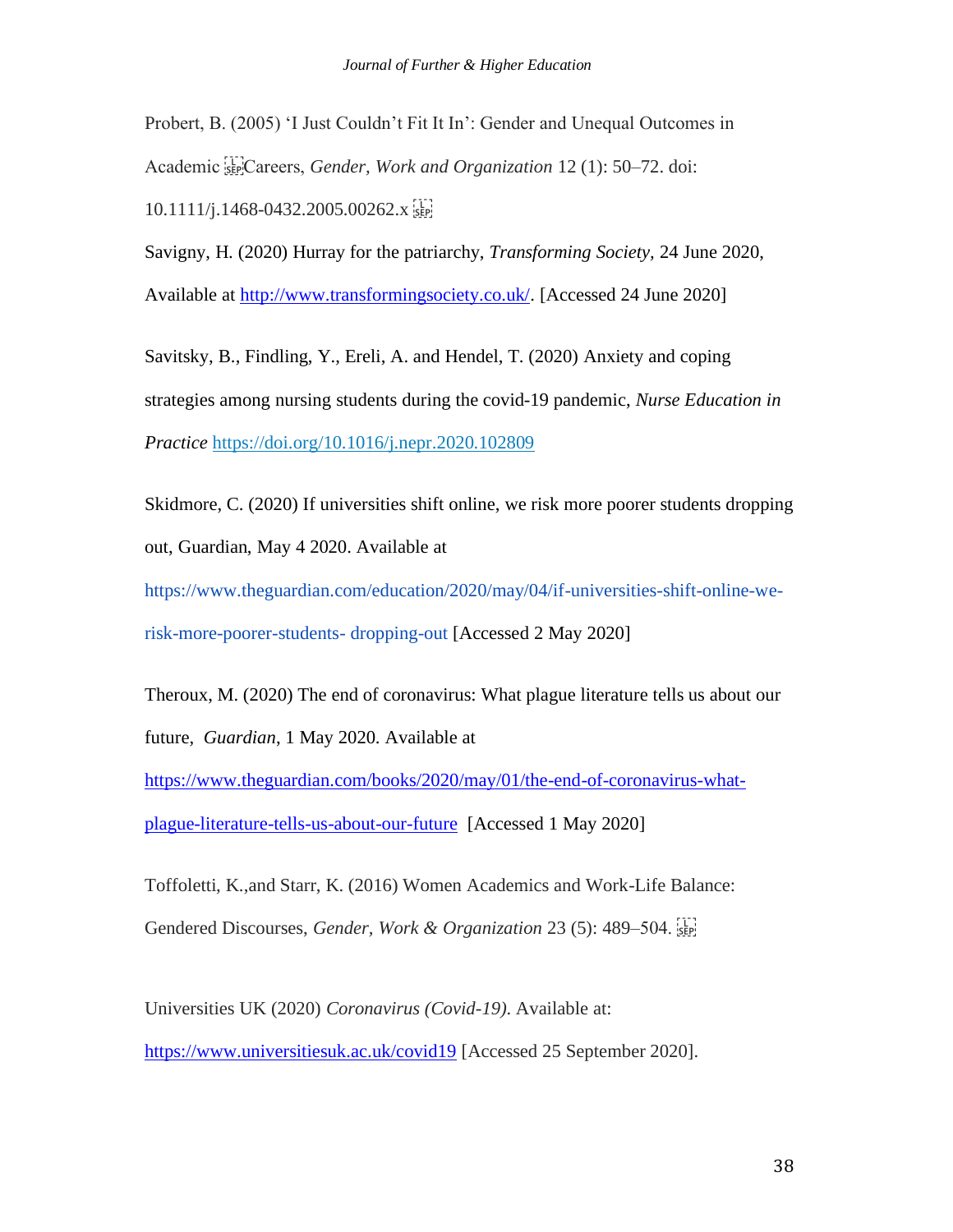Vostal, F. (2015) Academic life in the fast lane: The experience of time and speed in British academia, *Time & Society*, 24(1), 71-95.

Ward, K. and Wolf-Wendel, L. (2016) Academic Motherhood: Mid-Career Perspectives and the Ideal Worker Norm, New Directions for Higher Education, <https://doi.org/10.1002/he.20206>

Weale, S. (2020) Thousands of students stranded at university amid lockdown, *Guardian*, 24 March 2020. Available at: [https://www.theguardian.com/uk](https://www.theguardian.com/uk-news/2020/mar/24/thousands-of-students-stranded-at-university-because-of-uk-lockdown)[news/2020/mar/24/thousands-of-students-stranded-at-university-because-of-uk](https://www.theguardian.com/uk-news/2020/mar/24/thousands-of-students-stranded-at-university-because-of-uk-lockdown)[lockdown.](https://www.theguardian.com/uk-news/2020/mar/24/thousands-of-students-stranded-at-university-because-of-uk-lockdown) [Accessed 25 September 2020].

Ylijoki,O.-H. and Mäntylä, H. (2003) Conflicting time perspectives in academic work. *Time & Society*, 12(1), 55-78.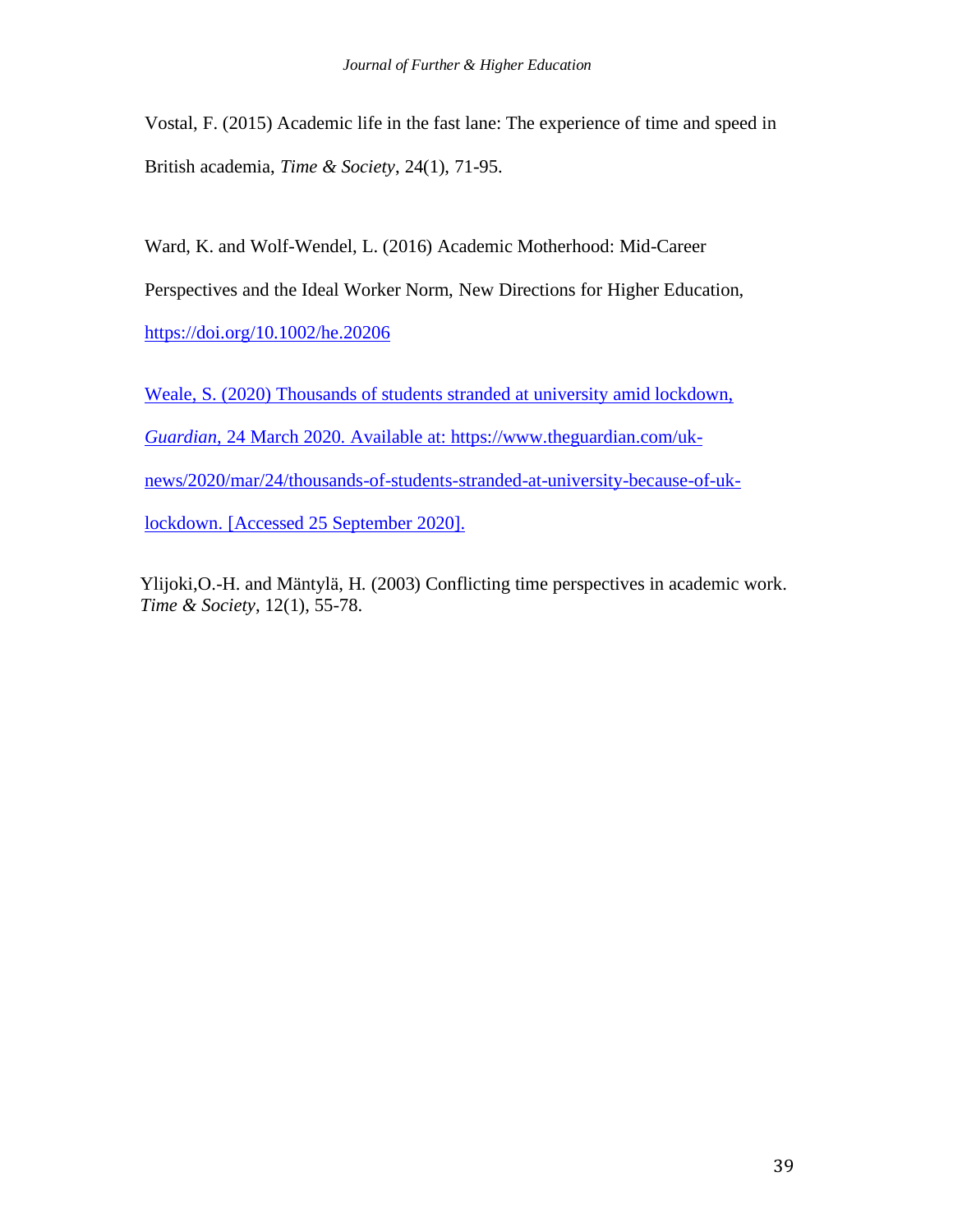| <b>United Kingdom respondents</b> | Female | Male          | Prefer<br>not to | Grand<br><b>Total</b> |
|-----------------------------------|--------|---------------|------------------|-----------------------|
|                                   |        |               | say              |                       |
| <b>Associate Professor</b>        |        |               |                  | 5                     |
| Lecturer                          | 29     | 3             |                  | 33                    |
| Other                             | 6      |               |                  | 6                     |
| Professor/Chair                   | 10     | 10            |                  | 20                    |
| Reader/Principal Lecturer         | 16     |               |                  | 21                    |
| <b>Research Fellow/PDRA</b>       |        | $\mathcal{D}$ |                  | 9                     |
| Senior Lecturer                   | 39     | 9             |                  | 49                    |
| Senior Research Fellow            |        |               |                  |                       |
| (blank)                           |        |               |                  |                       |
| <b>Grand Total</b>                |        | 29            |                  | 146                   |

# **Table 1. Number of respondents per position and gender**

## **Table 2. Number of respondents per gender and broad discipline area**

|                              |        |             | <b>Prefer</b><br>not to |   |              |
|------------------------------|--------|-------------|-------------------------|---|--------------|
| <b>Broad subject area</b>    | Female | <b>Male</b> | say                     |   | <b>Total</b> |
| MEDICAL SCIENCES and NURSING | 25     |             |                         |   | 25           |
| NATURAL SCIENCES and         |        |             |                         |   |              |
| <b>ENGINEERING</b>           | 19     | 13          |                         |   | 33           |
| <b>SOCIAL SCIENCES and</b>   |        |             |                         |   |              |
| <b>HUMANITIES</b>            | 53     | 13          |                         | 2 | 68           |
| <b>OTHER AREAS</b>           | 13     | 3           |                         |   | 16           |
| (blank)                      | 4      |             |                         |   | 4            |
| Total                        | 114    | 29          |                         | 3 | 146          |

|           |       | <b>Female</b> |       | <b>Male</b>   |              |
|-----------|-------|---------------|-------|---------------|--------------|
|           | Count | $\frac{6}{6}$ | Count | $\frac{0}{0}$ | <b>Total</b> |
| Got worse | 72    | 63.2          | 13    | 44.8          | 85           |
| Improved  | 38    | 33.3          | 13    | 44.8          | 51           |
| Unchanged | 3     | 2.6           | 3     | 10.3          | 6            |
| Other     |       | 0.9           |       |               |              |
| Total     | 114   |               | 29    |               | 143          |